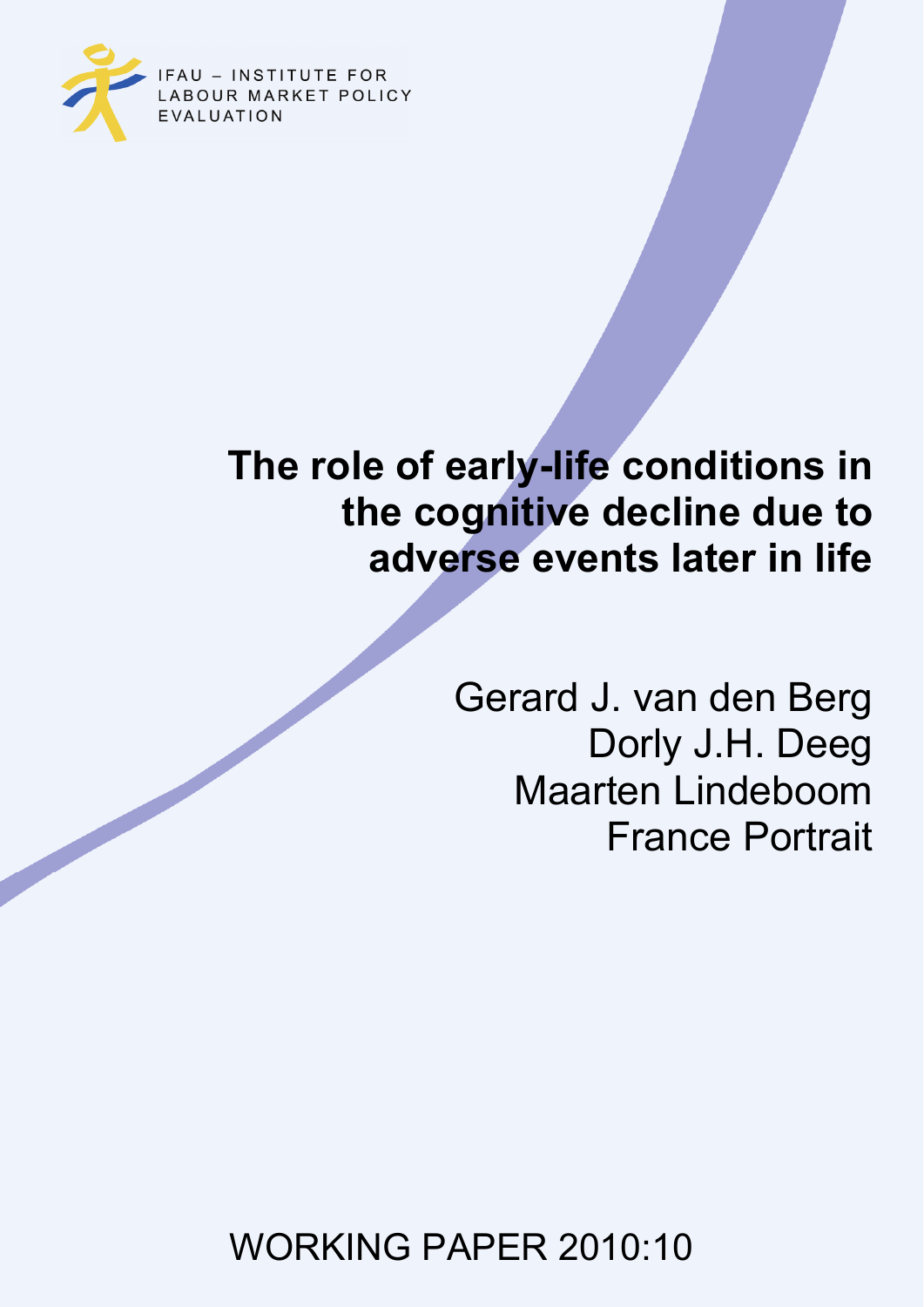The Institute for Labour Market Policy Evaluation (IFAU) is a research institute under the Swedish Ministry of Employment, situated in Uppsala. IFAU's objective is to promote, support and carry out scientific evaluations. The assignment includes: the effects of labour market policies, studies of the functioning of the labour market, the labour market effects of educational policies and the labour market effects of social insurance policies. IFAU shall also disseminate its results so that they become accessible to different interested parties in Sweden and abroad.

IFAU also provides funding for research projects within its areas of interest. The deadline for applications is October 1 each year. Since the researchers at IFAU are mainly economists, researchers from other disciplines are encouraged to apply for funding.

IFAU is run by a Director-General. The institute has a scientific council, consisting of a chairman, the Director-General and five other members. Among other things, the scientific council proposes a decision for the allocation of research grants. A reference group including representatives for employer organizations and trade unions, as well as the ministries and authorities concerned is also connected to the institute.

Postal address: P.O. Box 513, 751 20 Uppsala Visiting address: Kyrkogårdsgatan 6, Uppsala Phone: +46 18 471 70 70 Fax: +46 18 471 70 71 ifau@ifau.uu.se www.ifau.se

Papers published in the Working Paper Series should, according to the IFAU policy, have been discussed at seminars held at IFAU and at least one other academic forum, and have been read by one external and one internal referee. They need not, however, have undergone the standard scrutiny for publication in a scientific journal. The purpose of the Working Paper Series is to provide a factual basis for public policy and the public policy discussion.

ISSN 1651-1166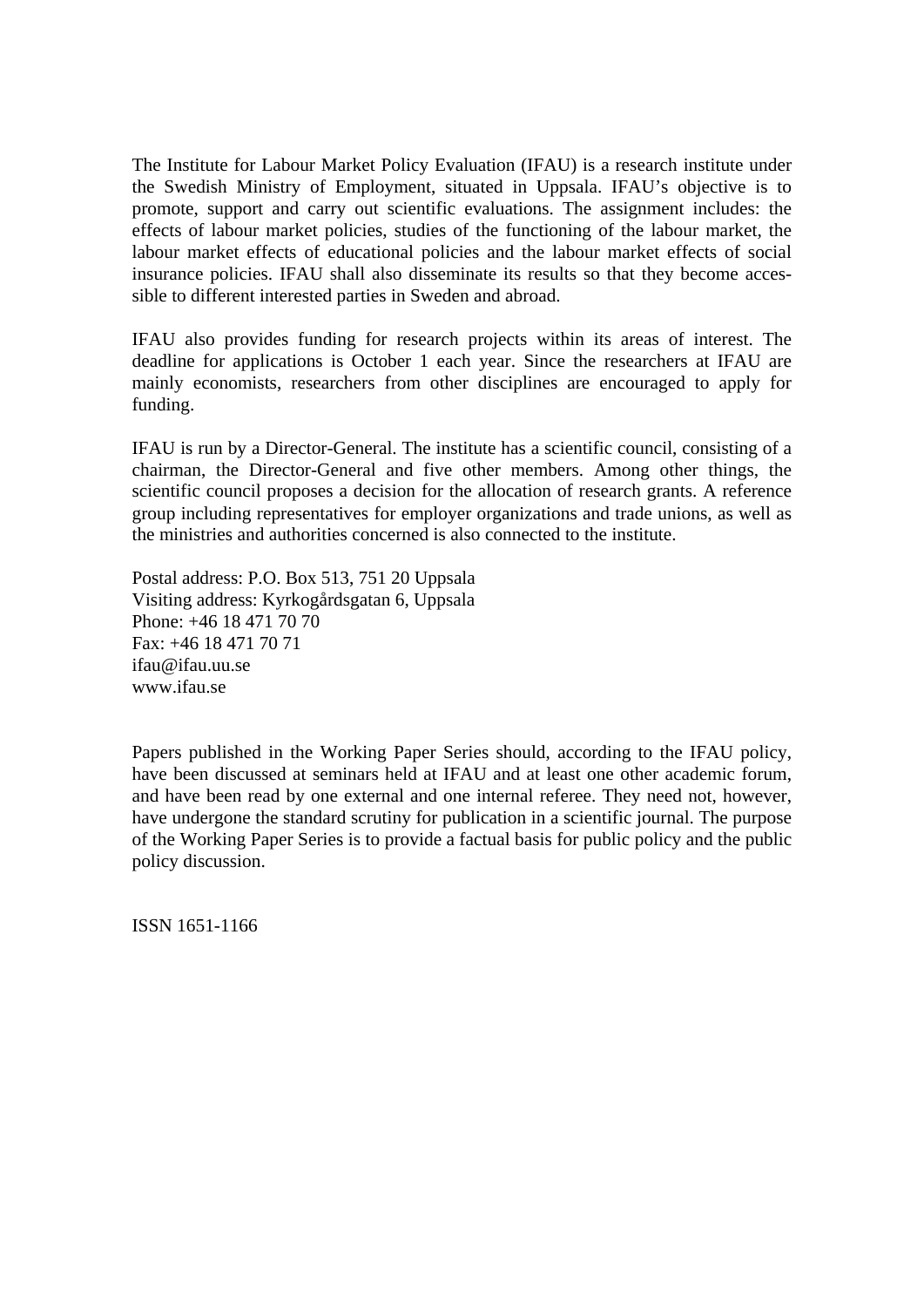## **The Role of Early-Life Conditions in the Cognitive Decline due to Adverse Events Later in Life**

**Gerard J. van den Berg Dorly J.H. Deeg Maarten Lindeboom France Portrait** 

*September 11, 2010* 

 may influence cognitive functioning. We examine whether the cognitive impact of such events is cycle. **Abstract:** Serious life events, such as the loss of a relative or the onset of a chronic condition stronger if conditions very early in life were adverse, using Dutch longitudinal data of older persons. We exploit exogenous variation in early-life conditions as generated by the business

Keywords: cognitive functioning, business cycle, bereavement, developmental origins, retirement, health, long-run effects, pension, dementia. JEL Codes: I12 I10 J14 E32.

Lindeboom, Portrait: VU University Amsterdam (address: De Boelelaan 1105, 1081 HV Amsterdam, The Netherlands). Deeg: VU University Medical Centre. Van den Berg: Alexander von Humboldt Professor, University of Mannheim, VU University Amsterdam, IFAU Uppsala, IZA. Lindeboom: also with Netspar, HEB Bergen (Norway), IZA. Portrait: also with Netspar.

Acknowledgements: We thank the editor, an anonymous referee, Erik Grönqvist, and participants at the AEA 2009 meetings, in particular Chris Paxson and Arie Kapteyn, for helpful comments, and Robert Scholte for useful contributions to the data analysis. We are grateful for being allowed access to data from the Longitudinal Aging Study Amsterdam (LASA). The LASA study is mostly financed by a long-term grant from the Netherlands Ministry of Health, Welfare and Sports.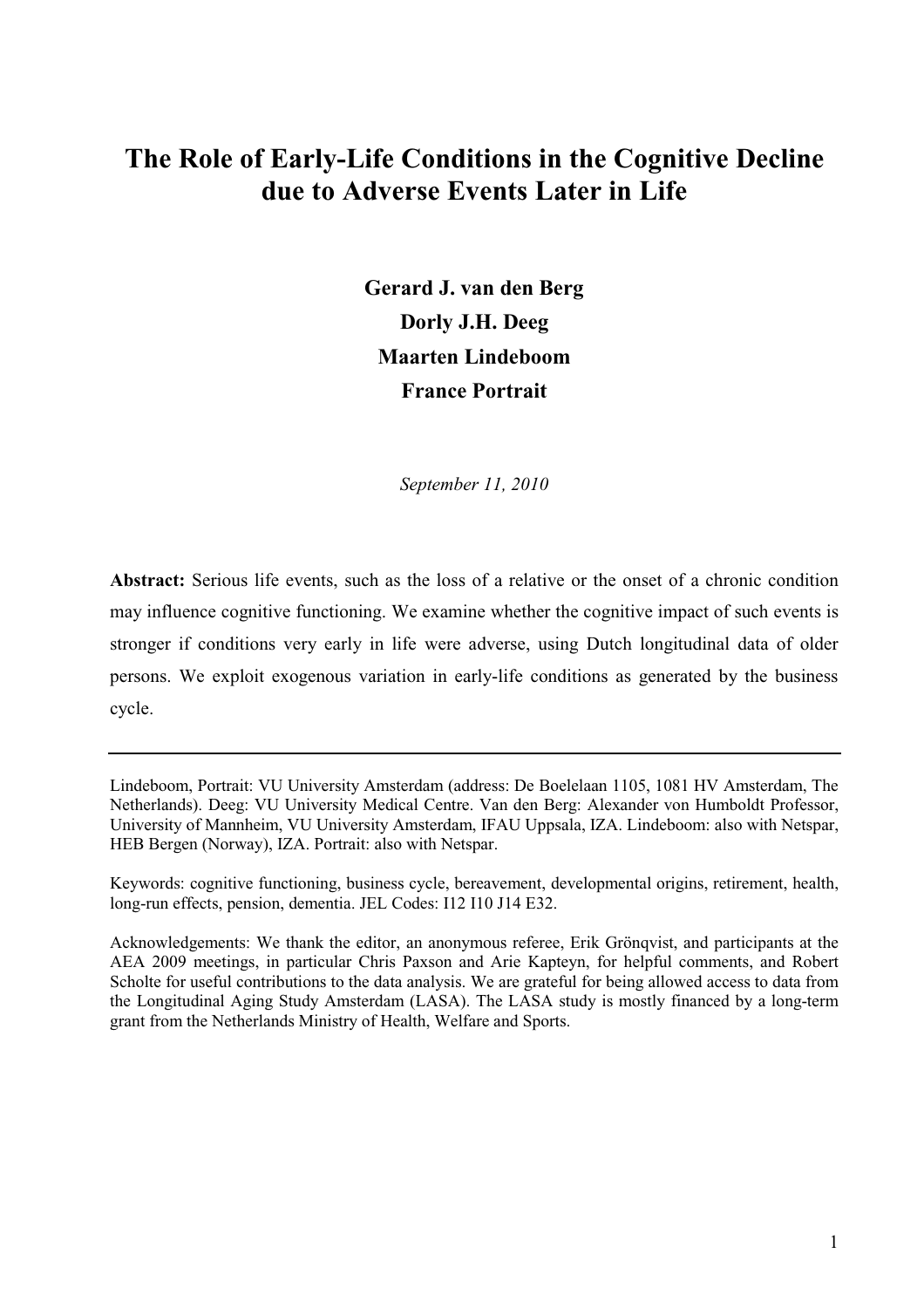Clement, Darthout, Nubukpo 2003; Charles et al. 2006; Lindeboom, Portrait, and van den Berg, Cognitive functioning of older individuals may be affected by events such as the loss of a (grand)child or partner or the onset of a serious chronic condition, and by negative economic shocks such as job loss or the reduction of pension benefits (see Orrell, Bebbington (1998); 2002; Van den Berg, Lindeboom and Portrait, 2006b, and references therein, for evidence). The death of the spouse and the concurrent changes in the lives of widowed persons have regularly been shown as most important sources of psychosocial stress - a factor associated with increased morbidity and mortality. Moreover, a small, but growing, body of evidence, suggests that adverse life events also may perpetuate poverty (Dercon, Hoddinott and Woldehanna, 2005, and references therein). As such, an indirect effect on health may be expected as well.

A recently emerging literature stresses the importance of a different set of causes of cognitive impairment at high ages. These causes originate earlier in life. Specifically, adverse conditions during the brain development early in life may affect cognitive development and cognitive functioning later in life. A number of studies strongly suggest a causal effect (see Factor-Litvak and Susser, 2004, for a recent overview).<sup>1</sup> The corresponding adverse early-life conditions that have been studied are mostly nutritional, but exposure to high levels of stress or illness could also partly explain the observed link. Much of this evidence concerns cognitive outcomes among prime-aged adults. Recent evidence also suggests that exposure early in life to hazardous chemicals may lead or contribute to old age neurological diseases, such as dementia, Alzheimer's disease or Parkinson's disease (see Landrigan et al. 2005 and Miller, O'Callaghan 2008 and references therein).

 life mitigate the effects of adverse events later in life on cognitive ability (see Fig. 1.1). It is In the present paper we examine the role of economic conditions early in life on cognitive functioning at old ages. More specifically, we aim to detect whether favorable conditions early in conceivable that the impact of such events and shocks is weaker if conditions early in life were favorable. For instance, initial economic positions may influence the extent to which persons can cope with the stressful event of bereavement or conflicts with important persons throughout their lives. Possibly, conditions early in life may also influence the impact of health-related events, like the onset of chronic diseases, on mental health. The literature on the developmental origins

 $\overline{a}$ 

<sup>&</sup>lt;sup>1</sup> Schizophrenia is the most-studied severe cognitive disorder in this area of research (e.g. Susser and Lin 1992). Recent studies confirm the link between adverse conditions in utero and elevated risks of schizophrenia at adult ages for both genders (Saint-Clair, Xu and Wang, 2005, Brown and Susser, 2008, and references therein).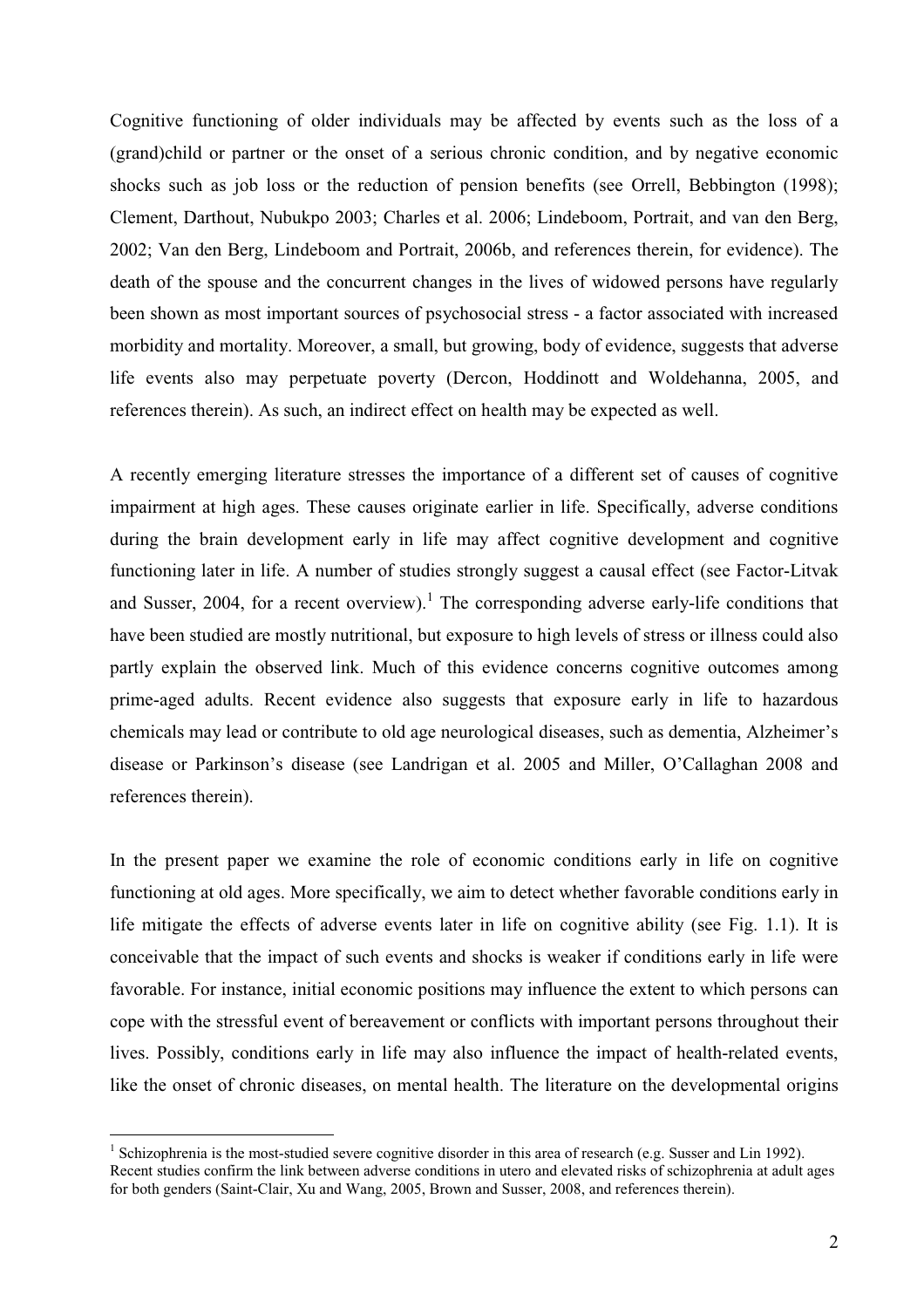to which they can deal with negative life events later in life. of diseases provides evidence that exposure to adverse (nutritional and pathogen) stimuli during the first stages of life may hinder the development of vital organs and immune system, with irreversible negative effects on health at high ages (see e.g. Barker, 1992). The "accumulation of risk" hypothesis in the literature on causal pathways in the life course states that health at old ages is the result of exposures to risk factors across the full elapsed lifetime (Kuh and Ben-Shlomo, 2004). Education and other intermediate outcomes may exacerbate long-run effects. Individuals born in poor families may be less likely to go to school and to learn appropriately (Black, Devereux and Salvanes, 2005; Case, Fertig and Paxson, 2005). This may affect the extent

information on demographics, socio-economic background, health, and mortality. Our empirical analysis focuses on the interplay between early-life (economic) conditions, adverse life events later in life, and cognitive functioning at old ages (see Fig. 1.2). In a descriptive analysis, we inquire to which extent our indicators of early-life (economic) conditions are associated with cognitive status at old ages. Next, in our main analyses, we investigate the causal cognitive effects of adverse events later in life, and we assess whether the causal effect of such events is stronger if conditions early in life were adverse. We use a Dutch longitudinal database that follows older individuals for more than 15 years and that contains detailed

 recall skills, leads to a lower propensity to invest in stocks and other relatively risky assets. Knowledge on the determinants of cognitive decline among the elderly facilitates the identification of groups of elderly who are particularly at risk. This is of great societal importance. Cognitive decline of an elderly family member may have a strong impact on the functioning of the household. In particular, the person involved may have increasing difficulties in making financial decisions. A number of recent studies show that cognitive impairment adversely affects investment behavior among elderly individuals. Christelis, Jappelli and Padula (2010) show that low cognitive ability, as captured by indicators of mathematical, verbal, and Banks and Oldfield (2007) show that a low numerical ability leads to low levels of retirement saving and investment portfolios. Banks, O'Dea and Oldfield (2010) show that lower numeracy is also related to different wealth trajectories pre and post retirement. Smith, McArdle and Willis (2010) find that numeracy is by far the most predictive of wealth among all cognition variables. They also find lower total household wealth and financial wealth when families choose the less numerate spouse as the financial decision maker in the family. These studies control for educational attainment and other personal characteristics. With the increasing individualization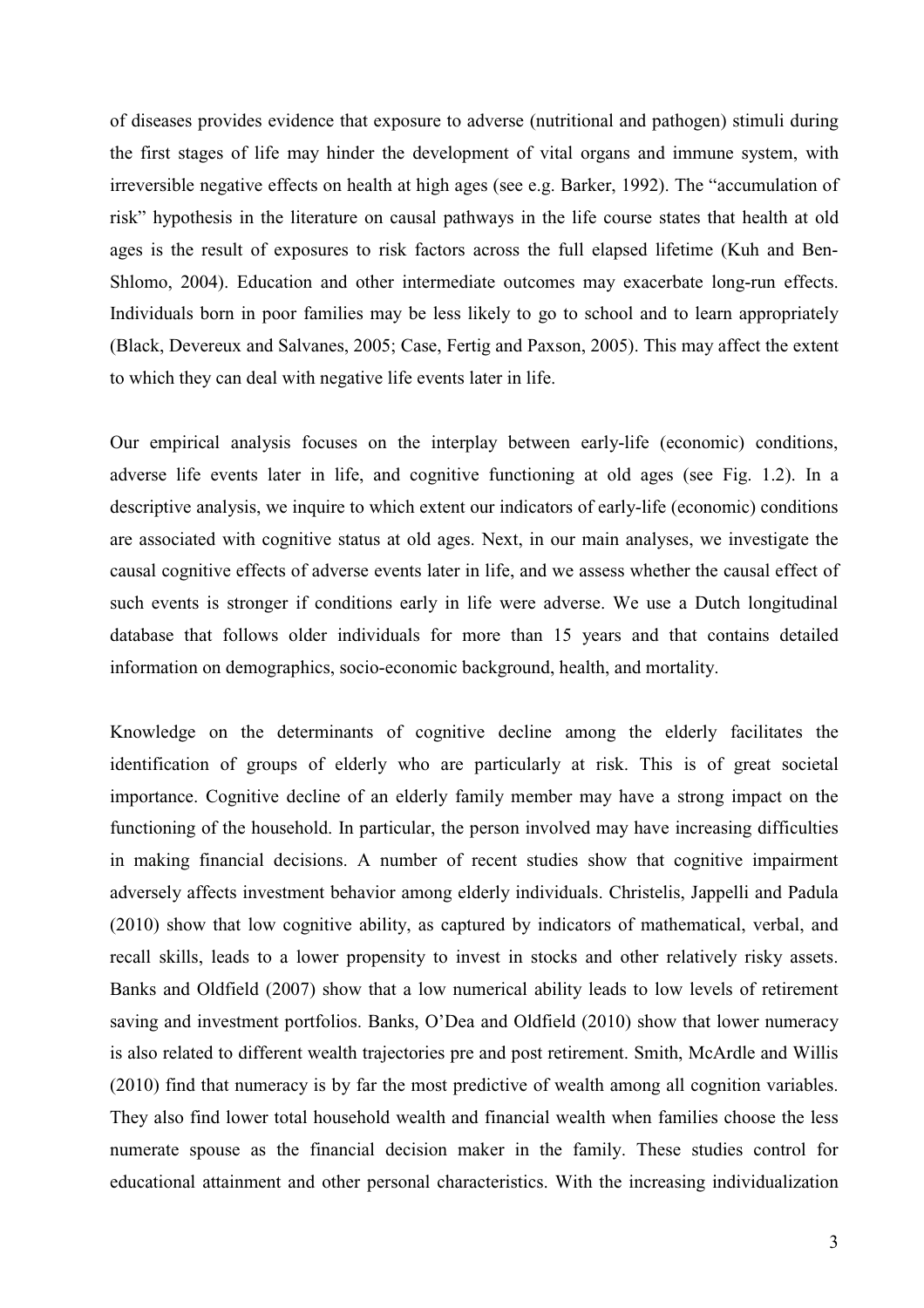of decisions on pensions and asset management, cognitive impairment may lead to substantial welfare loss for the household. Conversely, financial problems may enhance the cognitive decline, and we will address this in our study.

 upcoming decades. Adverse events in the life of elderly individuals are readily observed by care It is also important from a policy point of view to know the determinants of cognitive decline. The costs of care for cognitively impaired individuals are high and are expected to increase in the professionals and are therefore a potentially informative red flag for an upcoming decline. If early-life conditions are found to affect the magnitude of the cognitive effects of major adverse events later in life, then it may be worthwhile to focus the monitoring on those who were subject to such events *and* who were born under adverse conditions.

 the latter by exploiting repetitive observations of cognitive ability measures. Specifically, we plausibly not affecting late-life health outcomes in other ways than through its effect on health The empirical analysis needs to address the potential endogeneity of early-life conditions as well as the potential endogeneity of the occurrence of adverse life events at higher ages. We deal with estimate fixed-effects panel data equations with cognitive ability measures as outcomes. This methodological approach is particularly suitable to study health effects of shocks and singular events that occur between successive individual observations (and their interaction with early-life conditions). We deal with the early-life conditions endogeneity problem by using contextual (aggregate) indicators of early-life conditions that are exogenous. Specifically, we use business cycle fluctuations in the birth year. This follows van den Berg, Lindeboom, and Portrait (2006a) and van den Berg, Doblhammer and Christensen (2010), who focus on the effects of the prevailing economic conditions at birth on individual mortality rates and cause-specific mortality rates later in life. The basic idea is that birth in a recession causes adverse economic conditions in many households. This may in turn lead to a low quality and/or quantity of nutrition, to adverse housing conditions, and to an enhanced stress level in the household. The business cycle is and abilities around birth. An effect of the business cycle on late-life health outcomes is then evidence of a causal effect of early-life conditions on late-life health.<sup>2</sup>

 $\overline{a}$  $2$  Van den Berg, Lindeboom, and Portrait (2006a) and van den Berg, Doblhammer and Christensen (2010) find significant causal effects on mortality and on cardiovascular mortality, respectively. Similar methodological approaches are used by Doblhammer (2004), who demonstrates that survival at ages older than 50 is significantly affected by the season of birth, and by Bengtsson and Lindström (2000, 2003), who use variation in food prices and infant mortality early in life. These studies have in common that they exploit modest fluctuations in early-life conditions, and therefore the results are not driven by extreme events like severe famines or epidemics.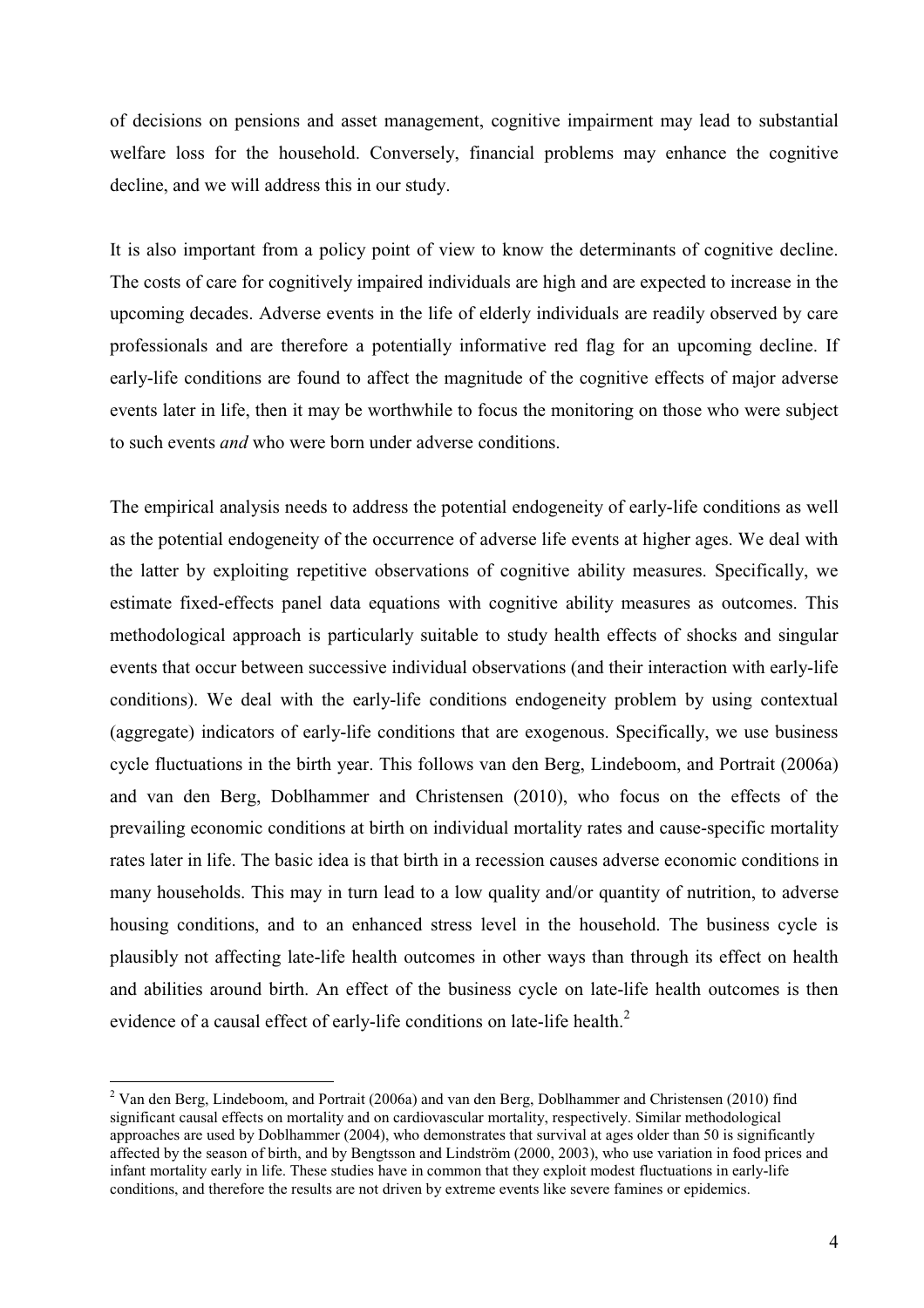### **1. Data and measures**

#### 1.1 *The LASA data*

The Longitudinal Aging Study Amsterdam (LASA) is an ongoing study which follows a representative sample of Dutch older non-institutionalized and institutionalized individuals born in 1908-1937. The design and purposes of the LASA study are described in detail elsewhere (Deeg et al., 2002). Data from five waves are currently available (1992-93, 1995-96, 1998-99, 2002-03 and 2005-06). Table 1 describes the non-response at successive waves. Individuals can leave the sample for several reasons. About 75% of the respondents who leave the sample between two waves died. 14% of them refused to participate in the study anymore, 6% were too frail to participate, and 3% could not be contacted (Deeg et al., 2002).

### 1.2 *Health measures*

Table 2 provides summary measures on health and demographic measures. We measure cognitive status by the Mini Mental State Examination (MMSE) score (Folstein et al. 1975). The MMSE is a widely used method for assessing the general cognitive functioning of older individuals. It provides a total score that places the individual on a scale of cognitive functioning. The cognitive domains that are captured and combined by the MMSE are: orientation in time (5 questions; 5 points), orientation in place (5 questions, 5 points), registration of words (3 points), attention and calculation (5 points), recall of words (3 points), language (8 points) and visual construction (1 point). The lower the score, the higher the cognitive impairment. The variable ranges between 0 and 30 and usually a cut-off point of 23 or 24 is used to indicate cognitive impairment. Figure 2.1 provides the distribution of the MMSE scores in waves I-V. The MMSE score is positively associated with the level of education.

Apart from the MMSE, the data also contain a measure of fluid intelligence. Fluid intelligence is defined as the ability to deal with new information. Contrary to crystallized intelligence (or knowledge), fluid intelligence is particularly sensitive to decrements associated with ageing (Horn, 1985; Smits et al., 1997). Fluid intelligence is assessed with the Raven Coloured Progressive Matrices (RCPM, Raven, 1995). Both the MMSE variable and the Raven test score are relevant for financial decision making. Our analyses (to be discussed in section 3) will focus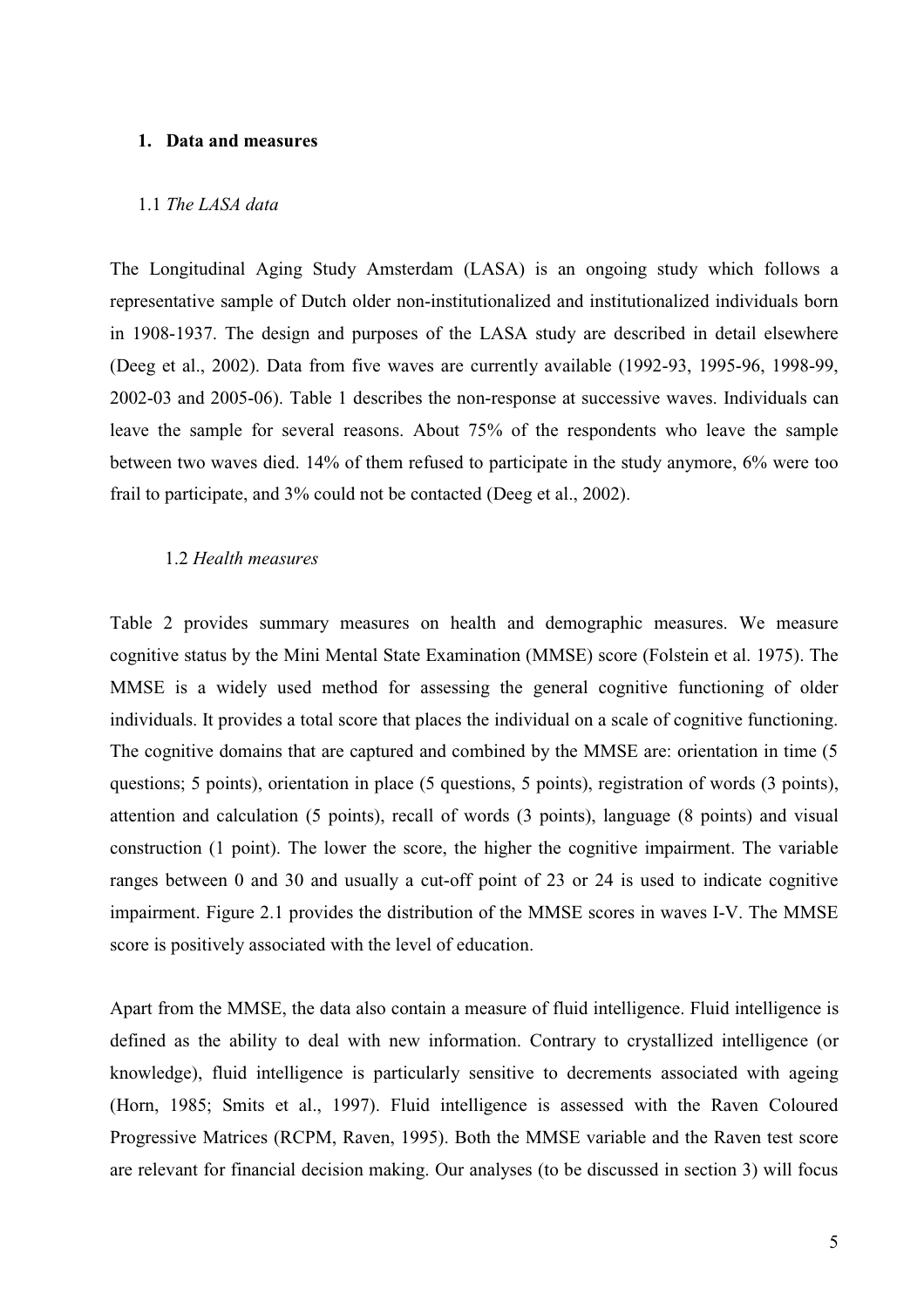on the results for the MMSE analyses. However, we also performed all analyses on the Raven test score variable. The results of these analyses (not reported here, but available upon request) are similar to those below, in the sense that the main qualitative findings about the interaction effects of early life conditions and shocks later in life on cognitive ability are the same.

Physical health is measured by indicators of functional limitations, disability, and the seven most important chronic diseases. Functional limitations are measured in the LASA study by selfreports on mobility activities in daily life. These self-reports include the extent of difficulty respondents experience to: (1) cut one's own toenails, (2) walk up and down a 15-steps staircase without stopping, and (3) make use of private or public transportation (McWhinnie, 1981; van Sonsbeek, 1988). The score takes on value 0 when all items are performed without any difficulty, and 1, 2, and 3, when 1, 2, or 3 items respectively are performed with difficulty. Disability is measured by asking the respondents whether he or she experiences difficulties in performing daily activities because of health problems. The variable takes the value "1" when health problems severely affect daily activities, the value "2" when health problems slightly affect daily activities, and the value "3" when the respondent does not experience any difficulties with daily activities because of health problems. Finally, the presence of chronic diseases is assessed by asking the participants whether they have or have had any of the following diseases: chronic obstructive pulmonary diseases (COPD), heart diseases, peripheral arterial diseases (PAD), diabetes, stroke, cancer, and arthritis (osteoarthritis and rheumatoid arthritis) (Kriegsman et al., 1996).

At wave I, 59% of the LASA respondents have no physical limitations, and about 4% of the respondents suffer from severe cognitive impairment and are clinically depressed.

### 1.3 *Demographic and socio-economic characteristics*

 and the prestige code of the longest-held occupation. Income was ascertained by asking the In addition to gender and age, the following individual characteristics are included in our analyses: marital status, urbanisation degree of the municipality where the respondent lives (categorical variable ranging from "1"= low to "5"= high), education (categorical variable ranging from "1"= elementary education not completed to "9"= university education), income, respondents to assign their monthly net income to classes ranging from below €454 to above  $€1818$ . The total income of the respondent and his/her possible partner is asked, and a correction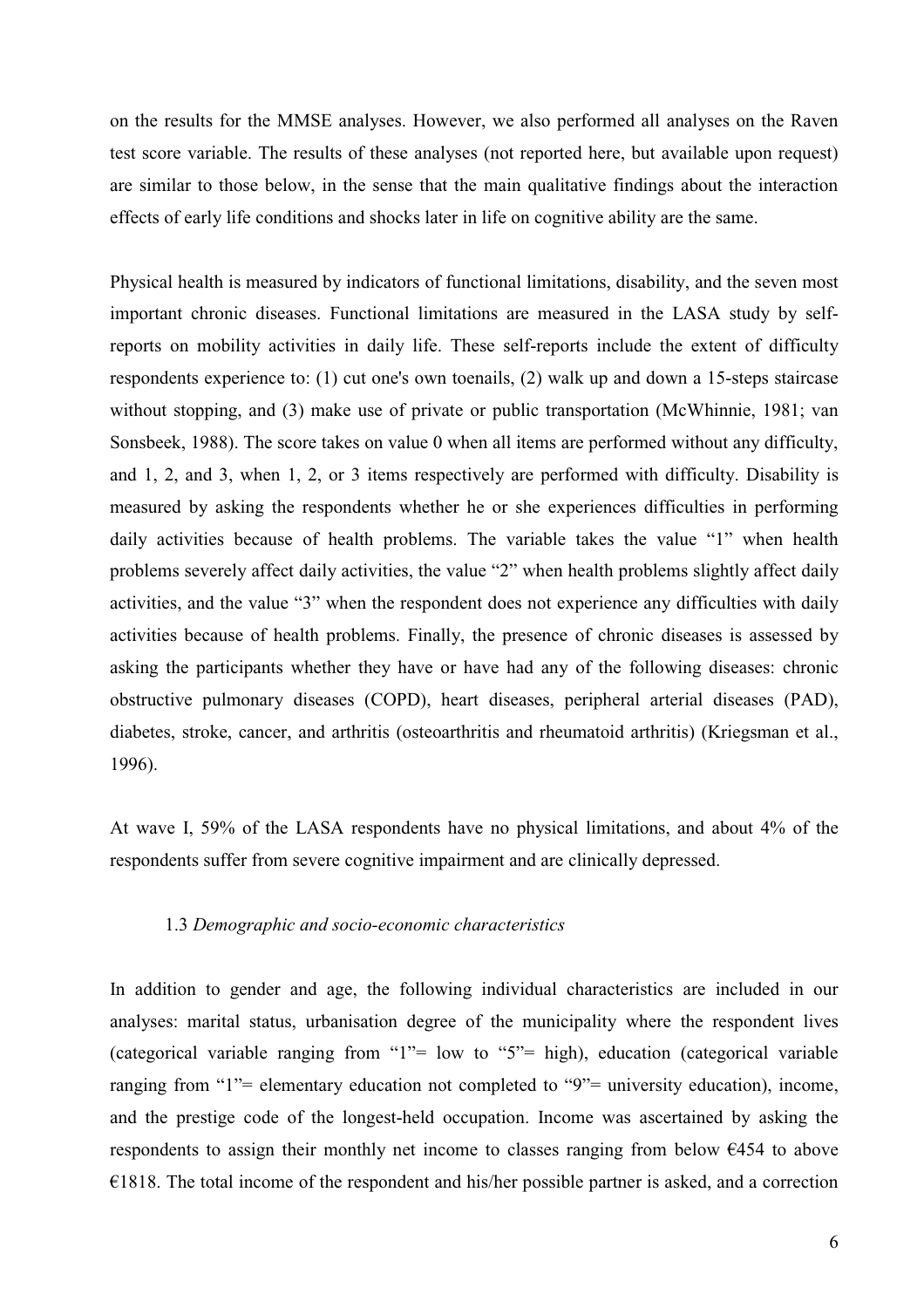factor equal to 0.7 is applied if the respondent has a partner (adult equivalent adjusted). Missing values for income were relatively frequent in wave I (about 16%). In later waves, reformulations of the income questions reduced this percentage to numbers much below 10%.The occupational prestige of the longest job is measured using the classification described in Sixma and Ultee (1983) (categorical variable ranging from  $0 =$  `never had job'' to  $87 =$  ``high prestige'').

### 1.4 *Life events*

Table 3 presents frequencies of the life events occurring between successive waves. A substantial fraction of the respondents loses at least a parent, a brother, a sister, a child or a grand child during the observation period. 4% of the respondents on average lose their spouse between successive waves. A negligible number of respondents divorced during the observation window. Illness of partner and relatives is also a common phenomenon. Furthermore, with respect to chronic diseases, arthritis, and heart diseases are the most commonly observed chronic conditions and we also observe their onset most frequently. On average 10% of the respondents experience an admission to hospital during the six months prior to an interview. Finally, the onset of severe financial problems observed for about 10 percent of the cases in the first two waves, but this fraction declines slowly in the later waves.

## 1.5 *Macro indicators*

 A Hodrick-Prescott filter with smoothing parameter 500 is used to decompose log annual per recession around the end of World War I and at the arrival of the Influenza Pandemic (October – government to abandon the gold standard. The recession had substantial impact on the daily life capita GDP into a trend and a cyclical component (Hodrick and Prescott 1997). The GDP data are from Maddison (2003). Fig. 2 shows the log(real annual per capita GDP) and the detrended series. The cyclical development is in line with important historical events. First, there is a severe November 1918) (Vugs 2002). Second, the Dutch economy developed positively alongside a global economic upturn in the 1920s, which resulted in an increase of the average living standards. Third, there is a clear recession during the Great Depression, which reached the Netherlands at a relatively late moment in time (1931) compared to other countries, and which lasted relatively long (until about 1936). The latter was partially caused by a refusal of the Dutch of civilians. For instance, the number of unemployed individuals rose from 50,000 to 414,500 between 1929 and 1936 (Beishuizen and Werkman 1968).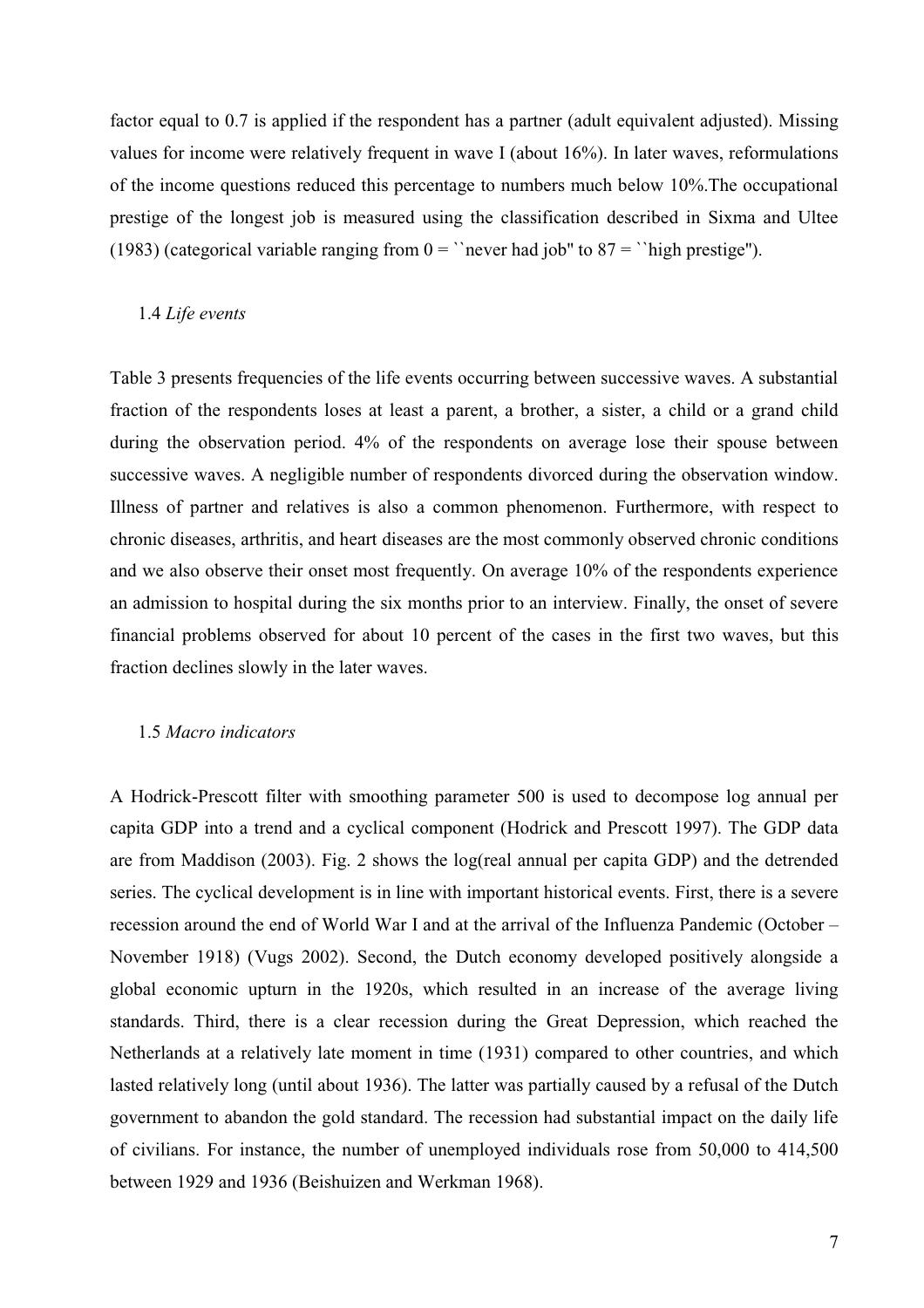The birth cohorts that we consider cover the birth years 1908-1937. These cohorts did not experience widely different educational opportunities. Also, the Netherlands did not suffer as many casualties during the Second World War as many other European countries. The Hunger Winter in 1944 led to a high infant mortality and a strong reduction in fertility, but this period falls outside of our birth years interval. The latter interval does include the flu epidemic of 1918, which coincided with a recession. To some extent, therefore, the effect of birth in a recession may be exacerbated because of this.

variables measuring the peak years (years belonging to the  $4<sup>th</sup>$  quartile of the cyclical component) recession, respectively. We construct three measures for the state of the business cycle at birth. First, the value of a Boom dummy equals one when log GDP is above its trend level and zero otherwise. A second variable corresponds to the actual value of the cyclical component. In contrast to the boom dummy, this variable takes the severity of booms and recessions into account. Third, two dummy and trough years (years belonging to the  $1<sup>st</sup>$  quartile of the cyclical component) of the boom and

Table 4 presents results of some exploratory analyses at baseline. The maximum of the MMSE score is equal to 30. In Table 4 and elsewhere, we transform this cognition score into the logarithm of 31 minus the MMSE score, to assure that the results do not depend too much on extreme low values of the MMSE score. High values are therefore associated with impaired cognitive functioning, low values with good cognitive functioning.

Notice that there is a negative linear association in the sample between age in 1992 and birth year. Any restriction on birth years thus necessarily entails a restriction on the age window. For example, a restriction to early birth cohorts entails a restriction to older individuals. This complicates a direct comparison of favourable and unfavourable birth cohorts as in e.g. van den Berg, Lindeboom and Portrait (2006a). In fact, age was measured exact up to days at the date of the interview. This provides some additional variation in age over and above the birth year. We also ran the same regressions while including both age and birth year. The results (available upon request) were virtually identical to those reported in Table 4.

 The results in Table 4 indicate that the state of the business cycle may have an effect on cognitive functioning at later ages. More specifically, those born in a boom have better cognitive health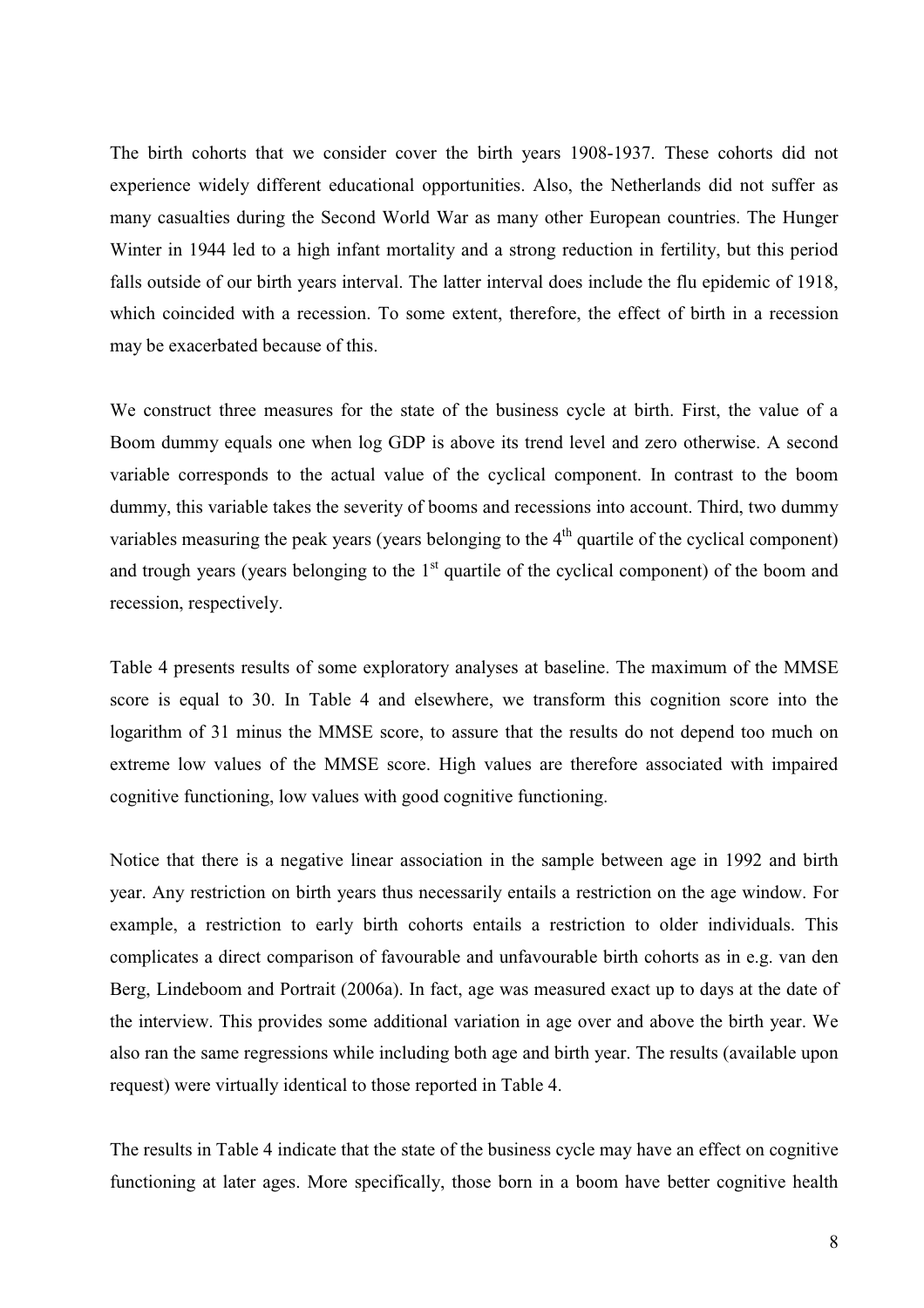and those born in recession years have worse cognitive health.

### **2. Empirical analyses and results**

 In this section we perform analyses based on the entire sample and the cognitive score for all waves. We start with simple regressions where we pool the panel information. Subsequently, we perform panel data analyses with fixed effects, where the outcome is the cognitive score, and the explanatory variables include the shocks since the previous wave of the panel, and their interactions with the early-life indicators.

with this selection issue. Our range of empirical analyses is somewhat restricted by the fact that the sample is drawn from the stock of those alive in 1992 who were born in 1908-1937. This sample excludes those born in those years who died before 1992. The association of early-life effects and later events may then be weakened because of dynamic selection. However, if the dynamic selection is driven by the same unobservable as the fixed effect in the outcome of interest then panel data analysis deals

 dependent variable. In the third specification (III) we extend on specification II by making a results in Table 5. Note that the models are estimated with outcomes from wave II of the panel Table 5 present the results of a model based on pooled data where the cognitive score is related to a range of observed demographic characteristics, the occurrence of life events and the cyclical components of the business cycle at the time of birth. Table 6 presents the results of the same model, but in this specification the cyclical component is replaced by the peak and trough values of the cyclical component (the values of the first quartile and the fourth quartile of the cyclical component). Both tables include three different specifications of the levels equation. The first specification (I) includes a base specification where the onset of new chronic conditions are aggregated into a single indicator. In the second column (specification II) we add the lagged distinction between the different kinds of health shocks. We start with a brief discussion of the onwards.

 effects are as expected. For instance, the age coefficients are such that cognitive functioning We find strong effects of the demographic variables across all specifications and most of these decreases with age. The negative education coefficient indicates that those with more years of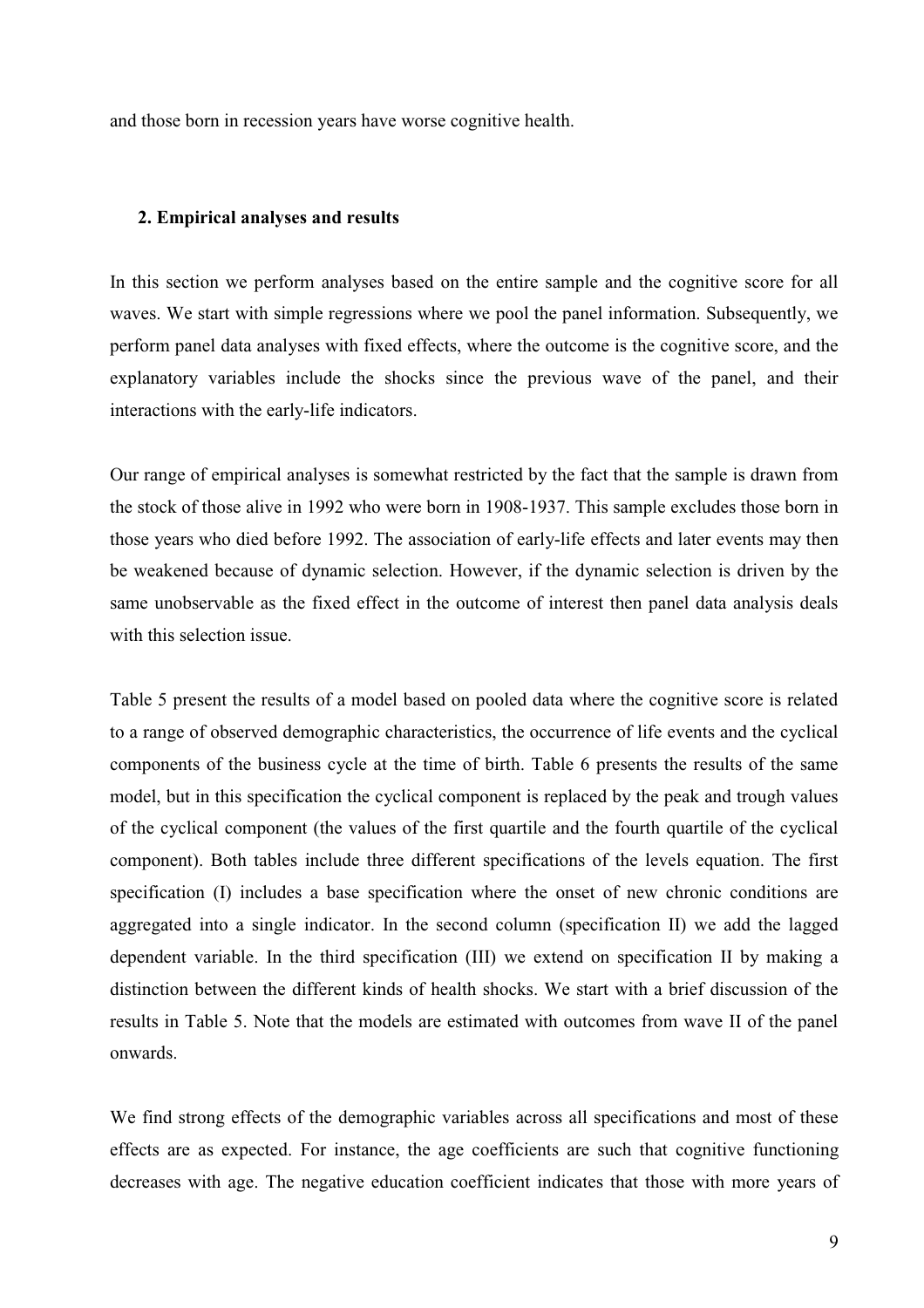education have higher cognitive skills at later ages. Females also have higher cognitive skills. The effect of education and gender is reduced to about half when the lagged dependent variable is added to the specification, but these two variables remain strongly significant. The number of chronic conditions has a positive effect indicating that chronic conditions are associated with worse cognitive functioning.

 a close relative may involve the provision of care by the respondent and this in turn may have a cognition (specification III). Concerning the life event variables, no effects are found for the bereavement indicator. We do however find effects for experiencing the death of family members (parents, siblings and (grand)children) and illness of a family member or relative. The latter effect indicates that an illness of a family member or relative is associated with better cognitive outcomes. An illness of (temporary) cognition-preserving effect. This somewhat surprising finding is supported by Resnick et al (2007) who find that individuals who experienced the injury or illness of a friend during the past year had better cognitive outcomes. Deeg at al (2005) find that the occurrence of disasters results in short term improvements of cognitive functioning. In earlier work (Lindeboom, Portrait, van den Berg, 2002) we found strong negative effect on the mental health of the illness of a family member or a relative. We find some effect for an indicator whether the individual experienced financial difficulties in the past period, but this effect is only significant at the 10% level in the "static" model (Model I). Finally, we find a significant effect of a stroke on

The coefficient of the cyclical component of the business cycle at birth has the expected sign, but it is not significant at the standard levels. We neither find significant additive effects for the peak and trough years in Table 6. The effects of the other demographic and life events variables in Table 6 are similar to those in Table 5.

Tables 7 and 8 report the results of a model in first differences of the transformed cognitive score and therefore allows for unobserved individual fixed effects. This also means that additive effects of the business cycle indicators cancel from the specification. The first column (specification I) of Table 7 reports the results for the full sample, the second and the third column are estimated on samples of individuals who are born in a period where the cyclical component of the GDP is negative ('Recession') and positive ('Boom'), respectively. The sample sizes did not permit us to estimate separate models for 'peak' and 'trough' years.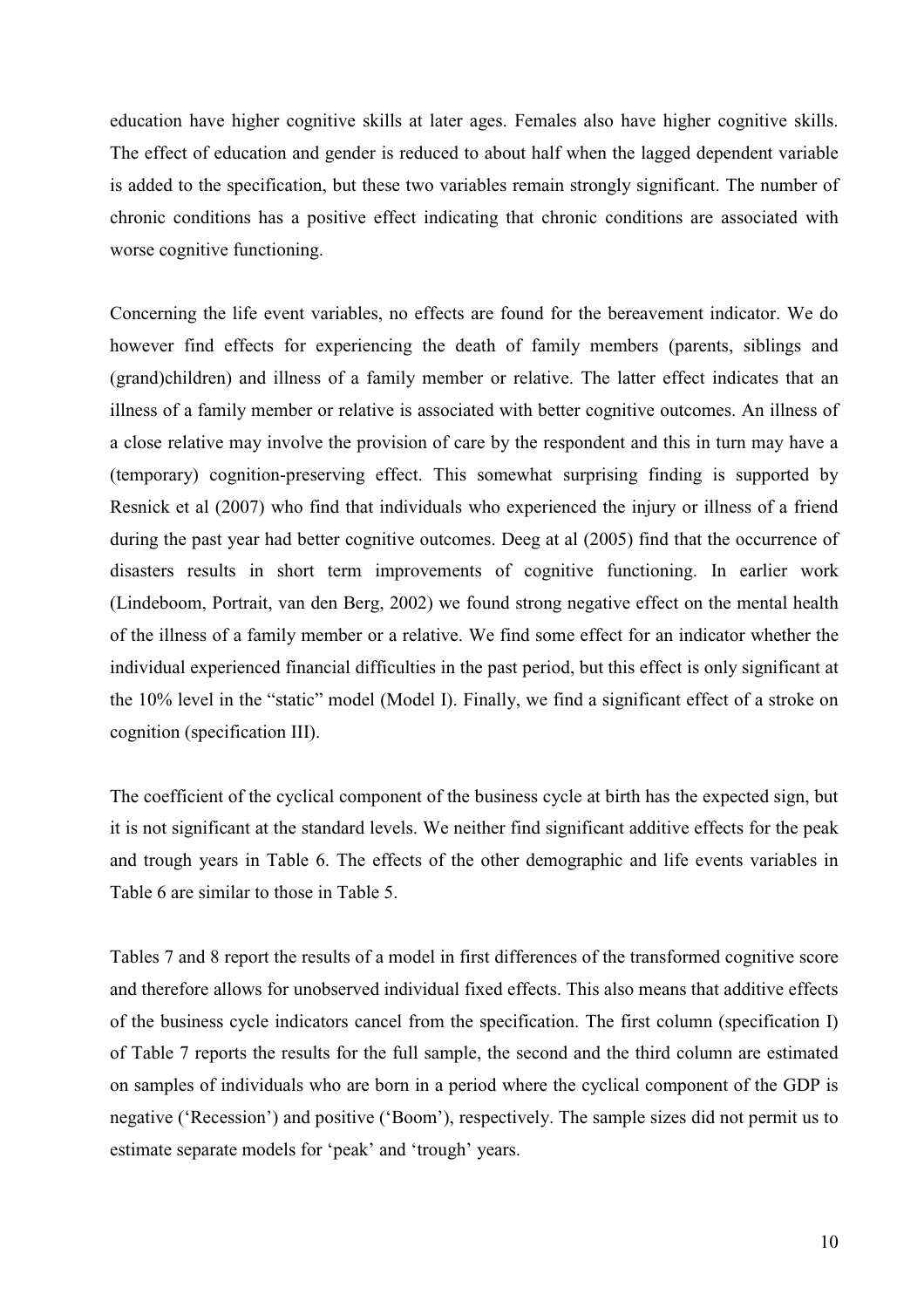event. The results reported in column 1 are in line with the results of the life events variables presented in Tables 5 and 6. A stroke has a strong effect on the cognitive health score and the positive coefficient indicates that cognitive skills deteriorate after the onset of a stroke. The negative coefficient of the 'illness of a family member or a relative' also remains when we control for unobserved fixed effects and implies that cognitive skills improve after the onset of this life

We calculated the fixed effects of this model and regressed these on a set of time-constant variables. The results of this exercise are reported in Table 9. Of course it is difficult to give a pure causal interpretation to the coefficients. The results indicate that those born in peak years have better cognitive skills. The effect of the demographic variables is (as expected) very similar to those in Tables 5 and 6. The negative birth year variable indicates that those born later have better cognitive skills. Furthermore we find better cognitive skills for females, those who are married and those who have more years of education. Again the stroke indicator (defined here as whether or not one has experienced the event prior to the first wave) has a strong impact on the fixed effect.

 implies that the impact of life events may also differ with respect to gender. We therefore The results of column 1 in Table 7 provide an aggregate effect of the life events variables. In column 2 and 3 of Table 7 and in Table 8 we estimated the model on separate sub-samples. With these analyses we aim to detect whether individuals exposed to different conditions early in life respond differently to life events later in life. Earlier work (e.g. Koupil et al., 2007) shows that adverse conditions earlier in life may have differential effects for males and females. This estimated different models for males and females. The results of columns 2 and 3 of Table 7 and the results of Table 8 show that the impact of shocks later in life may vary with respect to conditions that individuals have been exposed to earlier in life and that this differs for men and women. More specifically, column 2 and 3 of Table 7 reveal that the effect of a stroke is driven by those who are born in a recession. The stroke has no impact on the cognitive skills for those who are born under more favourable conditions at the time of birth. We furthermore learn from columns 2 and 3 of Table 7 that the positive effect of the 'illness of a family member or relative' variable is entirely driven by those born in a boom: the (temporary) cognition-preserving effect of an illness of a friend or relative is only present for those born in favourable economic conditions. The results of Table 7 also show that the 'death of parents, siblings and (grand)children' has a negative impact on cognitive skills. A further disaggregation with respect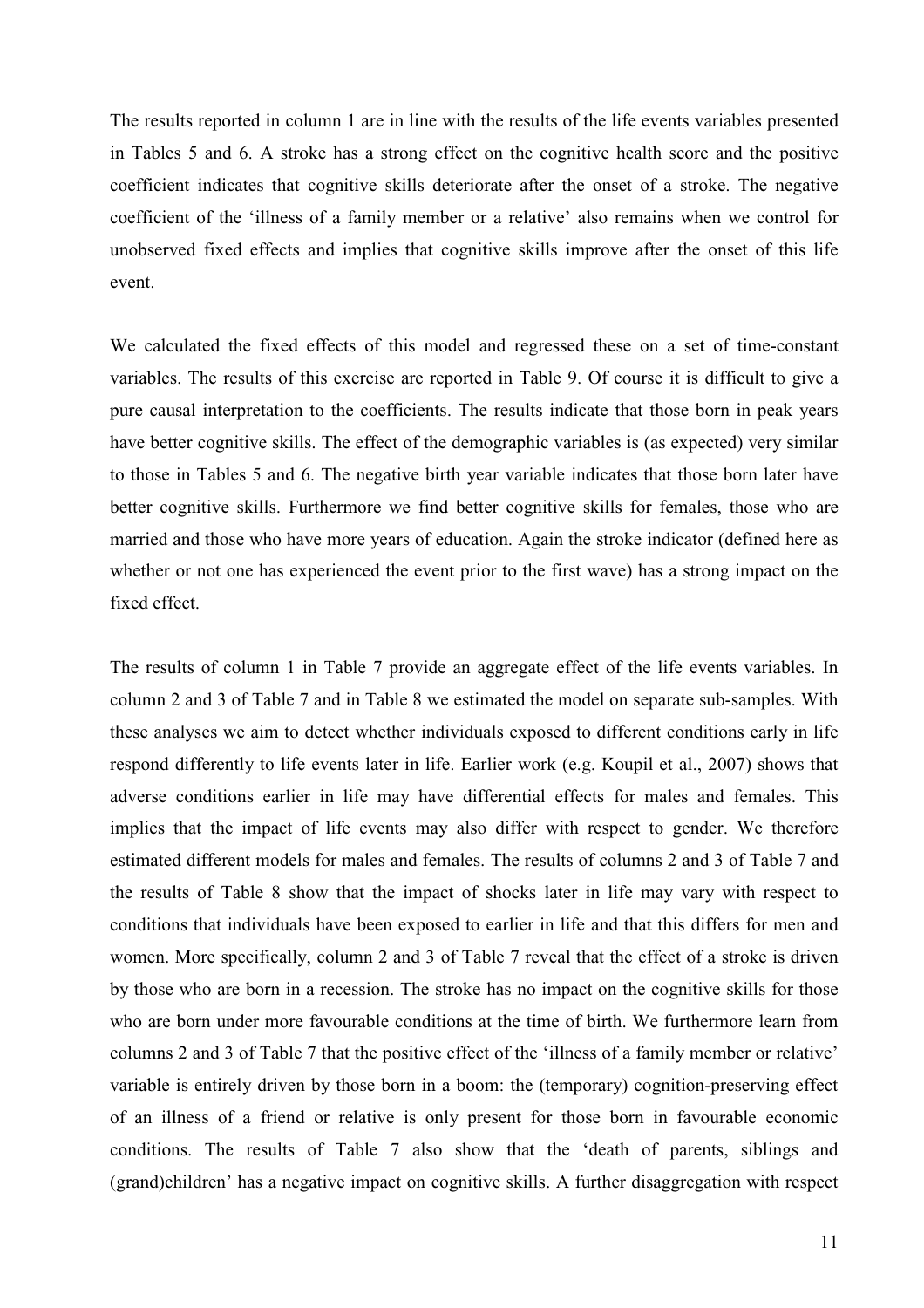to gender shows that the "stroke" effect and the effect of a death of a relative is primarily important for the development of the cognitive skills of women born in recessions. The cognition-preserving effect of an "illness of a family member or relative" is present for both men and women born in booms.

All analyses were repeated with a different measure of cognitive functioning, namely the Raven test score (see section 2). All analyses of Tables 4 to 9 were repeated with this variable. The results (available upon request) were very similar.

## **3. Conclusions**

 survey the strong evidence on the negative association between birth size on the one hand, and Individuals who experience a stroke at high ages witness a strong subsequent decline in cognitive abilities. We find that this decline is stronger if the individual experienced adverse economic conditions around his or her birth. Specifically, the cognitive abilities of individuals born in a recession suffer more strongly from a stroke than the cognitive abilities of individuals born in years with a favourable business cycle. This suggests that strokes are more devastating if the individual is born under adverse conditions or that the ability to recover from strokes is more limited if birth was under adverse conditions. This finding is consistent with the literature on the "developmental origins" of cardiovascular diseases. Lawlor, Ben-Shlomo and Leon (2004) cerebrovascular accidents (CVA) outcomes (i.e. strokes) later in life on the other hand. Basically, individuals with low birth weight experience strokes earlier than other individuals. What we find is that, for individuals born under adverse conditions, the cognitive effects of strokes are larger.

 observe an effect of the presence of financial problems on the rate of cognitive decline. the individual. Apparently, adverse events that are hard to influence lead to larger cognitive We also find significantly stronger negative cognition effects of surgery and illness or death of a family member if the individual was born under adverse conditions. At the same time, we do not Moreover, the latter applies to individuals born under favourable as well as unfavourable conditions. A major difference between bereavement and illness of family members on the one hand and financial shocks on the other hand is that the former are typically beyond the control of declines and are harder to compensate through favourable early-life conditions. As a final conclusion we note that, in general, the effects that we find are stronger for women than for men.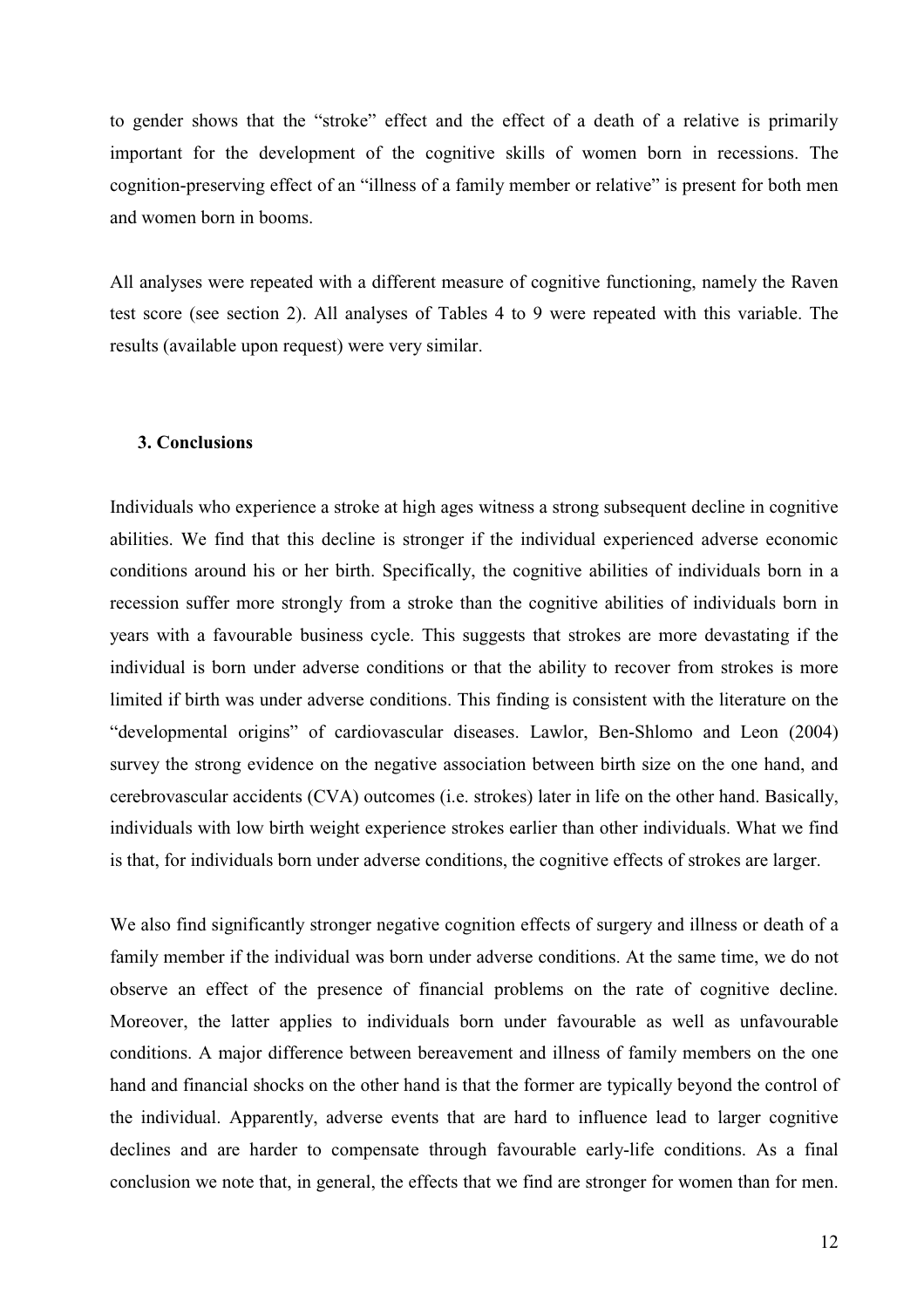## **References**

- Banks J, Oldfield, Z (2007) "Understanding pensions: cognitive function, numerical ability and retirement saving", *Fiscal Studies* 28, 143-170.
- Banks J, O'Dea C, Oldfield, Z (2010) "Cognitive function, numeracy and retirement saving trajectories", Working paper, Institute for Fiscal Studies.
- Barker DJP (1992) "Foetal and infant origins of adult diseases", London BMJ Publishing Group.
- Beishuizen J, Werkman E (1968) *Nederland in de crisistijd 1929-1939*. A.W. Slijthof: Leiden.
- Bengtsson T., Lindström M (2000), "Childhood misery and disease in late life: The effects on mortality in old age of hazards experienced in early life, Southern Sweden, 1760-1894", *Population Studies* 54, 263-277.
- Bengtsson T, Lindström M (2003) "Airborne infectious diseases during infancy and mortality in later life in southern Sweden, 1766-1894", *International Journal of Epidemiology* 32:286 294.
- van den Berg GJ, Doblhammer G, Christensen, K. (2010) "Being born under adverse economic conditions leads to a higher cardiovascular mortality rate later in life: Evidence based on individuals born at different stages of the business cycle", *Demography*, forthcoming.
- van den Berg GJ, Lindeboom M, Portrait F (2006a) "Economic conditions early in life and individual mortality", *American Economic Review* 96:290-302.
- van den Berg GJ, Lindeboom M, Portrait F (2006b) "The effect of conjugal bereavement on health status and mortality of older individuals", Working paper.
- Black SE, Devereux PJ, Salvanes K (2005) "From the Cradle to the Labor Market? The Effect of Birth Weight on Adult Outcomes", NBER working paper No 11796.
- Brown AS, Susser ES (2008) "Prenatal Deficiency and Risk of Adult Schizophrenia" *Schizophrenia Bulletin* 34(6) 1054-63
- Case A, Fertig A, Paxson C (2005) "The lasting impact of childhood health and circumstance", *Journal of Health Economics* 24:365-389.
- Case A, Paxson C (2009) "Early life Health and Cognitive Function in Old Age", *The* American Economic Review papers and proceedings of the 121 Meeting of the American Economic Association, Vol 99, no 2, pp104-109.
- Charles E, Bouby-Serieys V, Thomas P, Clément JP (2006) "Links between life events, traumatism and dementia; an open study including 565 patients with dementia", *L'Encéphale*  (in French) 32, 746-752.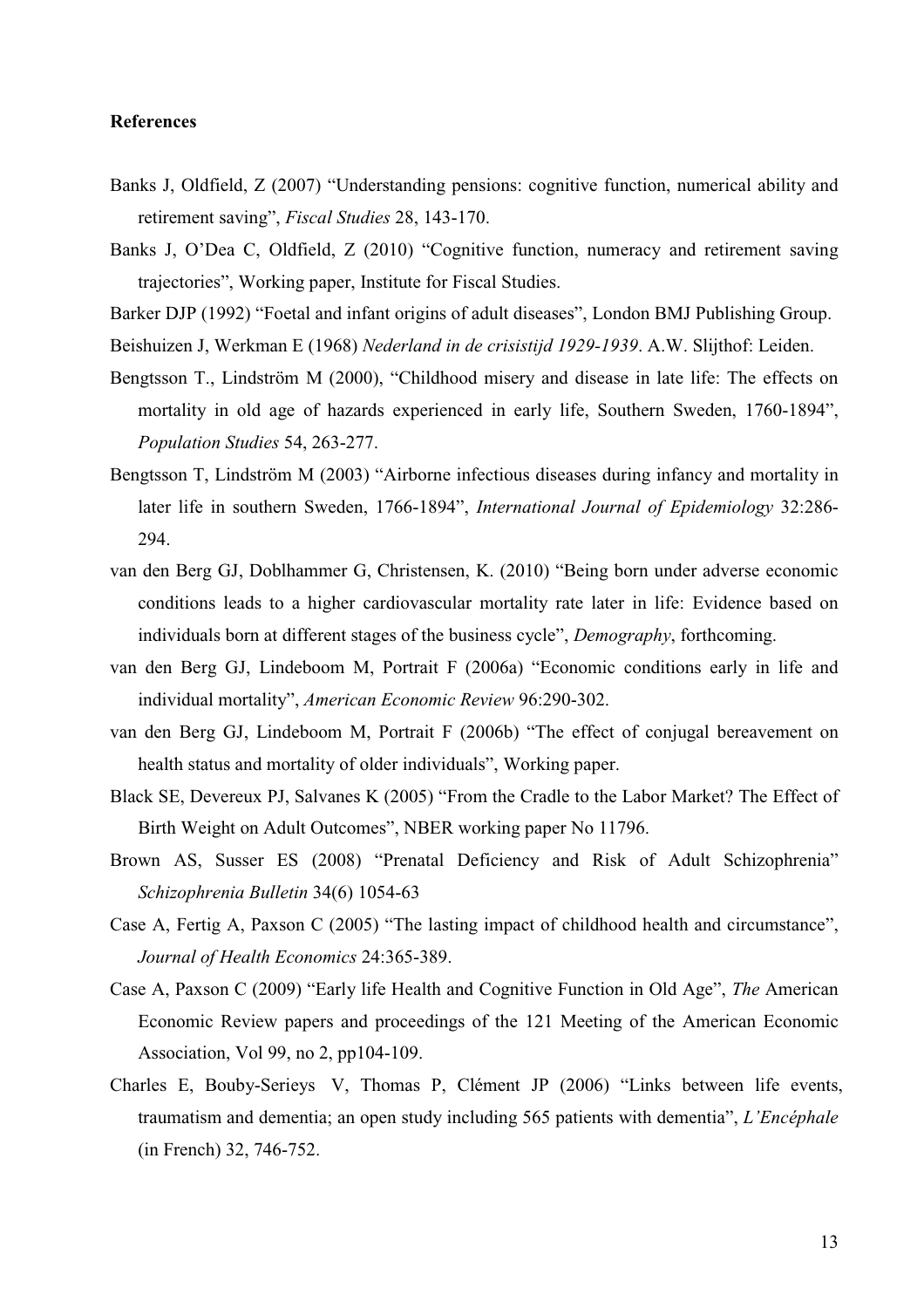- Christelis, D, Jappelli T, Padula M (2010), "Cognitive abilities and portfolio choice", *European Economic Review* 54, 18-38.
- Clement JP, Darthout N, Nubukpo P (2003) "Life events, Personality and Dementia", *Psychologie & Neuropsychiatrie du Vieillissement* (in French) 1, 129-138.
- Deeg DJH, van Tilburg T, Smit JH, de Leeuw ED (2002) Attrition in the Longitudinal Aging Study Amsterdam: The effect of differential inclusion in side studies. *Journal of Clinical Epidemiology* 55, 319-328.
- Deeg DJH, Huizink AC, Comijs HC, Smid T (2005), Disaster and associated changes in Physical and Mental Health in Older residents, *European Journal of Public Health,* 15(2), 170-174.
- Dercon S, Hoddinott J, Woldehanna T (2005) "Vulnerability and Shocks in 15 Ethiopian Villages, 1999-2004", CRSP working paper, University of Wisconsin-Madison.
- Doblhammer G (2004) "The late legacy of very early life." Demographic Research Monographs, Rostock: Max Planck Institute for Demographic Research.
- Factor-Litvak P, Susser E (2004) "A life course approach to neuropsychiatric outcomes" in Kuh D, Ben-Shlomo Y *A life course approach to chronic disease epidemiology*, 2nd edition, Oxford University Press, Oxford.
- Folstein, MF, Folstein SE, McHugh PR (1975) Mini-mental state: a practical method for grading the cognitive state of patients for the clinician, *Journal of Psychiatric Research*, vol. 12.
- Hodrick R, Prescott EC (1997) Postwar U.S. business cycles: an empirical investigation. *Journal of Money, Credit and Banking*, 29, 1-16.
- Horn, JL (1985) *Remodeling old models of intelligence*. In Wolman BB (ed.), Handbook of intelligence. Wiley, New York.
- Koupil I, Shestov DB, Sparén P, Plavinskaja S, Parfenova N, Vågerö D (2007) "Blood Pressure, Hypertension and Mortality from Circulatory Disease in Men and Women who Survived the Siege of Leningrad", *European Journal of Epidemiology* 22, 223-234.
- Kriegsman DMW, Penninx BWJH, van Eijk JThM, Boeke AJP, Deeg DJH (1996) Self-reports and general practitioner information on the presence of chronic diseases in community dwelling elderly. A study on the accuracy of patients' self-reports and on determinants of inaccuracy, *Journal of Clinical Epidemiology* 49, 1407-1417.
- Kuh D, Ben-Shlomo Y (2004) *A life course approach to chronic disease epidemiology*, 2nd edition, Oxford University Press, Oxford.
- Landrigan PJ, Sonawane B, Butler RN, Trasande L, Callan R, Droller D (2005) "Early environmental origins of neurodegenerative disease in later life" *Environmental Health Perspectives* 113(9):1230-33.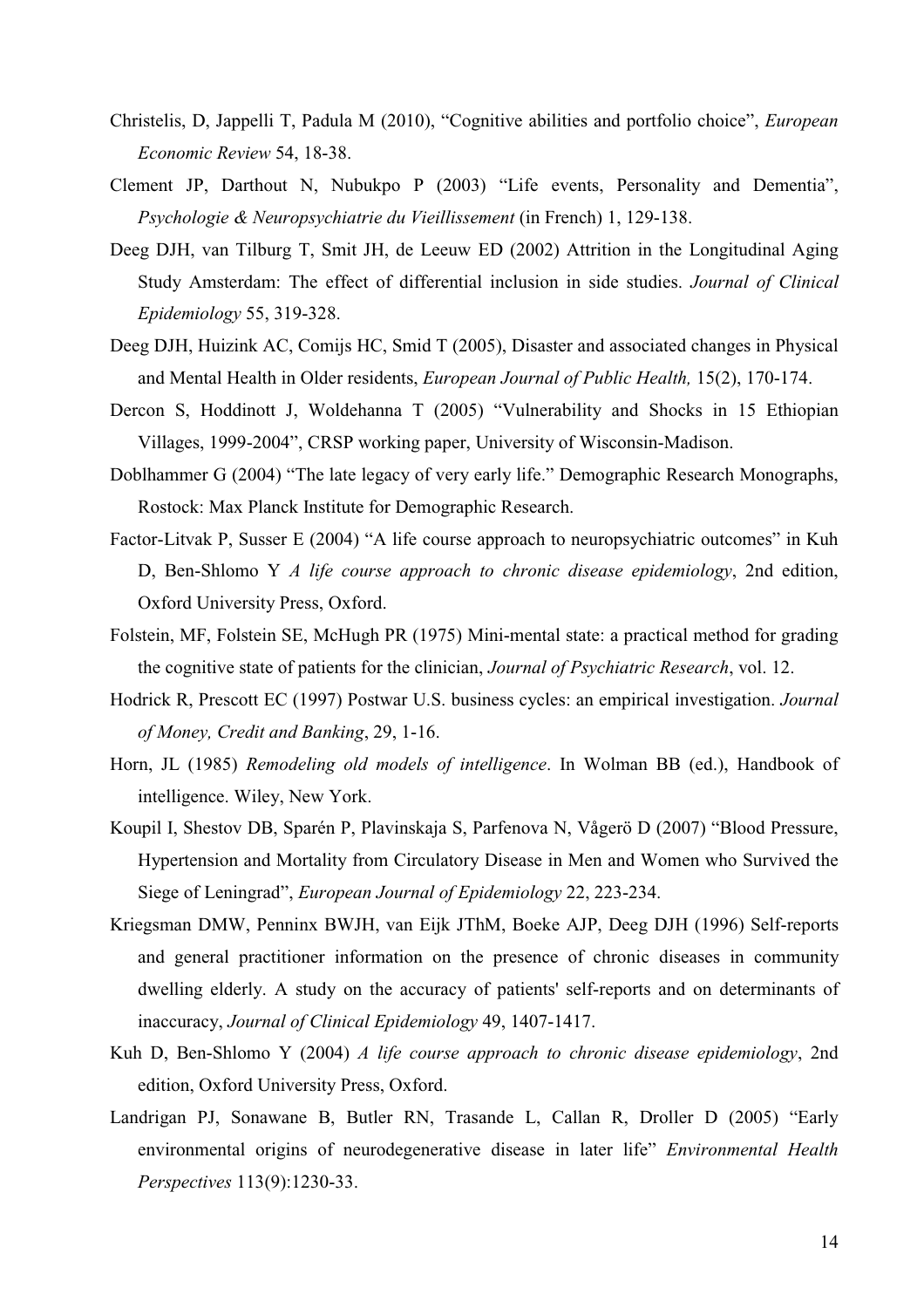- Lawlor DA, Ben-Shlomo Y, Leon DA (2004), "Pre-adult influences on cardiovascular disease", in: D. Kuh and Y. Ben-Shlomo (eds.), *A life course approach to chronic disease epidemiology*, Oxford University Press, Oxford.
- Lindeboom M, Portrait F, van den Berg GJ (2002) "An econometric analysis of the mental-health effects of major events in the life of older individuals" *Health Economics* 11:505-520.
- Lumey LH, Stein AD, Kahn AS, van der Pal-de Bruin KM, Blauw GJ, Zybert PA, Susser ES (2007) "Cohort Profile: The Dutch Hunger Winter Families Study" *International Journal of Epidemiology* 36(6):1196-1204.
- Maddison A (2003) The world economy: historical statistics. Development Centre Studies: OECD.
- Miller DB, O'Callaghan JP (2008) "Do early-life insults contribute to the late-life development of Parkinson and Alzheimer diseases?" *Metabolism* 57(2):S44-49.
- Orrell L, Bebbington P (1998) "Life events and cognition in dementia" *Aging and Mental Health*   $2(1):$ 53-59.
- Raven JC (1995) Manual for the Coloured Progressive Matrices (revised). Windsor, UK: NFRE-Nelson.
- Resnick CB, Small BJ, McEvoy CL, Mortimer JA (2007) Negative life events and cognitive performance in a population of older adults, *Journal of Aging and Health*, 19(2), 612-629.
- Saint-Clair D, Xu M, Wang P et al. (2005) "Rates of adult schizophrenia following prenatal exposure to the Chinese Famine of 1959-61" *JAMA* 294:557-562.
- Sixma H, Ultee WC (1983) Occupational prestige score for the Netherlands in the eighties (in Dutch). *Mens & Maatschappij* 58:360-382.
- Smith JP, McArdle JJ, Willis R (2010), "Financial Decision Making and Cognition in a Family Context", Working paper, RAND Corporation.
- Smits CHM, Smit JH, Van den Heuvel N, Jonker C (1997) "Norms for an abbreviated Raven's Coloured Progressive Matrices in an older sample" *Journal of Clinical Psychology,* 53: 687 697.
- Sonsbeek van JLA (1988) Methodological and substantial aspects of the OECD questionnaire regarding long-term limitations in physical functioning (in Dutch). *Maandbericht Gezondheid* (Statistics Netherlands), Netherlands 6:4-17.
- Susser ES, Lin SP (1992) "Schizophrenia after prenatal exposure to the Dutch Hunger Winter of 1944-45" *Arch Gen Psychiatry* 49:983-8.
- Aspekt: Soesterberg. Vugs R (2002) In veel huizen wordt gerouwd. *De Spaanse griep in Nederland*. (in Dutch.) Aspekt: Soesterberg.<br>
15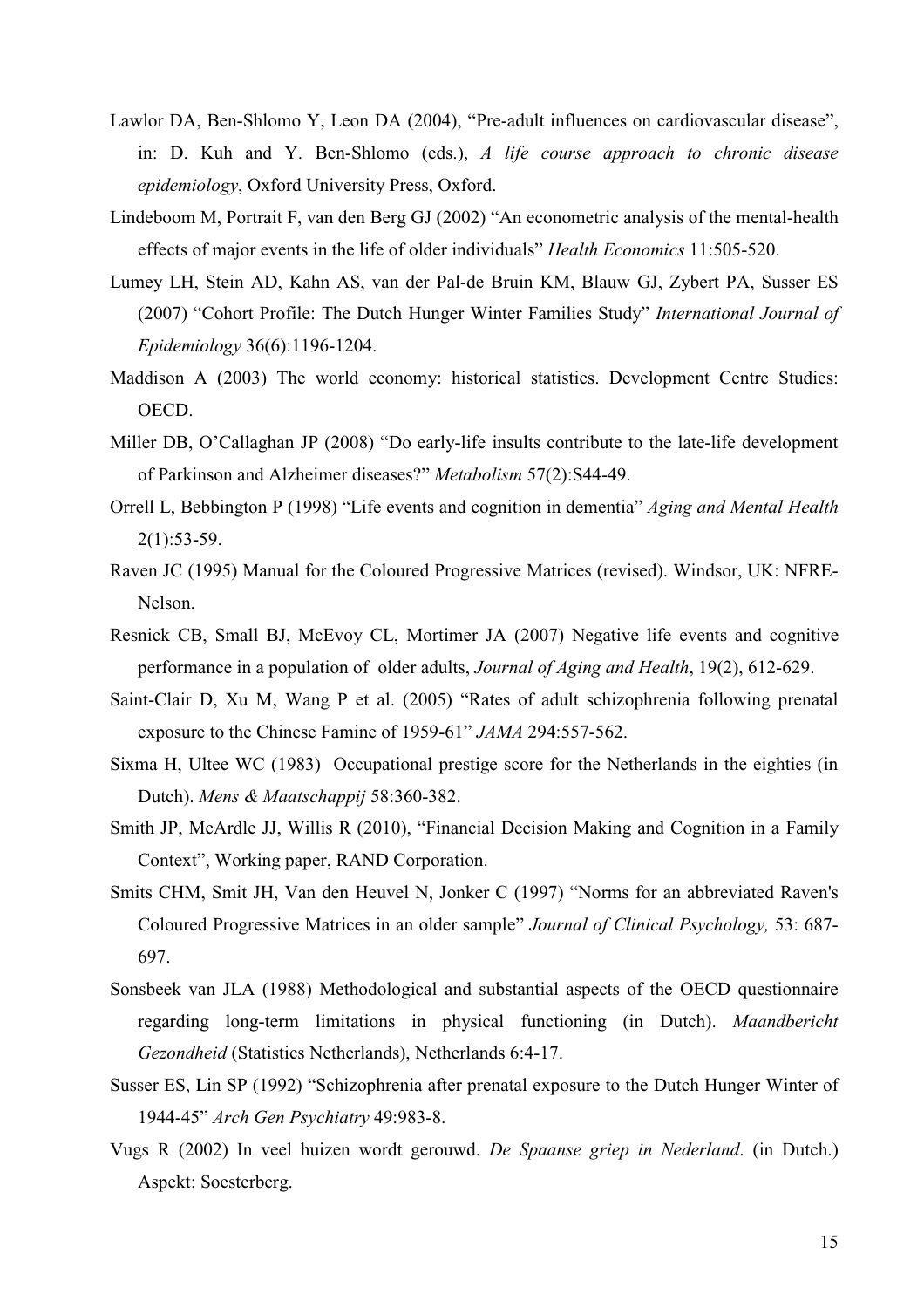McWhinnie JR (1981) "Disability assessment in population surveys: Results of the OECD common development effort". *Revue Epidémiologique et Santé Publique* 29:413-419.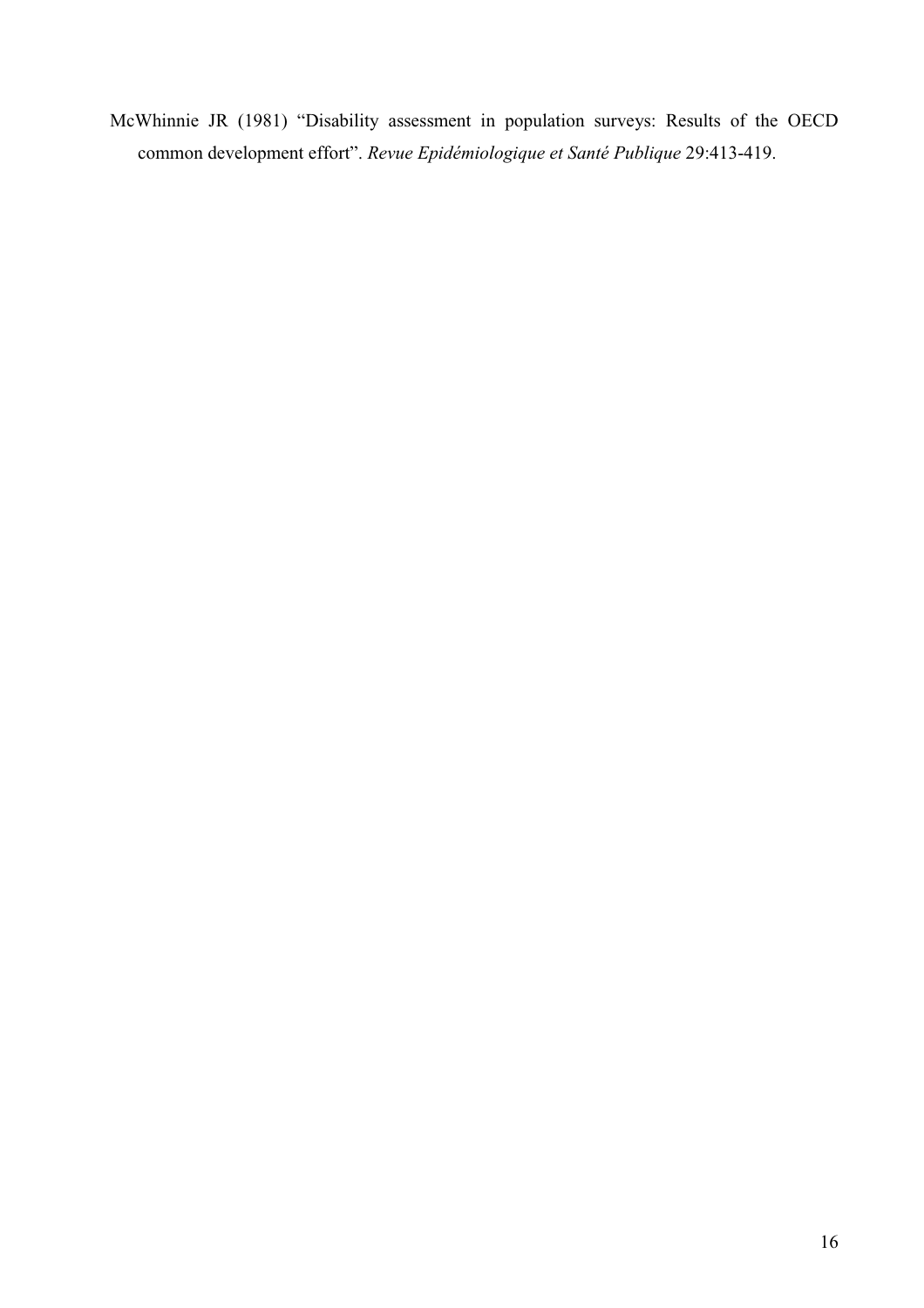|                                       | Wave I | Wave II | Wave III | Wave IV | Wave V |
|---------------------------------------|--------|---------|----------|---------|--------|
|                                       |        |         |          |         |        |
| Data present:                         | 3,107: | 2,545:  | 2,076:   | 1,691:  | 1,257: |
| Normal                                | 2,925  | 2,204   | 1,717    | 1,340   | 932    |
| Short / Telephone interview           | 182    | 341     | 359      | 351     | 325    |
| Deceased                              |        | 417     | 344      | 290     | 355    |
| Refusals / Ineligible / Not contacted |        | 145     | 125      | 95      | 79     |

## Table 1: SPECIFICATION OF THE NON-RESPONSE IN THE LASA DATA

## Table 2 – MEAN / FREQUENCY OF RELEVANT VARIABLES AT WAVE I

| <b>VARIABLES</b>    |                                  | <b>SCORE</b>             | Mean / Frequency |
|---------------------|----------------------------------|--------------------------|------------------|
| <b>HEALTH</b>       |                                  |                          |                  |
|                     | Cognition (MMSE)                 |                          | 26.8             |
|                     | Functional Limitations (in %)    | no difficulty            | 58.6             |
|                     |                                  | one with difficulty      | 19.1             |
|                     |                                  | two with difficulty      | 11.7             |
|                     |                                  | three with difficulty    | 10.7             |
|                     | Disability (in $\%$ )            | no                       | 68.0             |
|                     |                                  | yes, slightly            | 19.1             |
|                     |                                  | yes, severely            | 12.9             |
|                     | Chronic diseases (in %)          | Respiratory (COPD)       | 11.6             |
|                     |                                  | Heart diseases           | 19.6             |
|                     |                                  | Peripher. arterial (PAD) | 9.8              |
|                     |                                  | <b>Diabetes</b>          | 7.9              |
|                     |                                  | Stroke (CVA)             | 5.7              |
|                     |                                  | Cancer                   | 9.3              |
|                     |                                  | Arthritis                | 34.8             |
|                     | Number of chronic diseases       |                          | 0.98             |
| <b>DEMOGRAPHICS</b> |                                  |                          |                  |
|                     | Mean age<br>Female (in $\%$ )    |                          | 70.8<br>51.5     |
|                     | Marital status (in %)            | never married            | 6.1              |
|                     |                                  | married                  | 62.5             |
|                     |                                  | divorced                 | 5.2              |
|                     |                                  | widowed                  | 26.2             |
|                     | Urbanisation level (Low)         |                          | 48.5             |
|                     | Education (in $\%$ )             | elementary or less       | 33.9             |
|                     |                                  | intermediate             | 44.2             |
|                     |                                  | high                     | 11.4             |
|                     | Monthly net income (in $\%$ )    | missing                  | 16.1             |
|                     |                                  | $<\epsilon$ 681          | 18.9             |
|                     |                                  | €682-€1136               | 32.9             |
|                     |                                  | €1137-€1818              | 21.0             |
|                     |                                  | >1818                    | 11.1             |
|                     | Mean prestige code Sixma & Ultee |                          | 36.1             |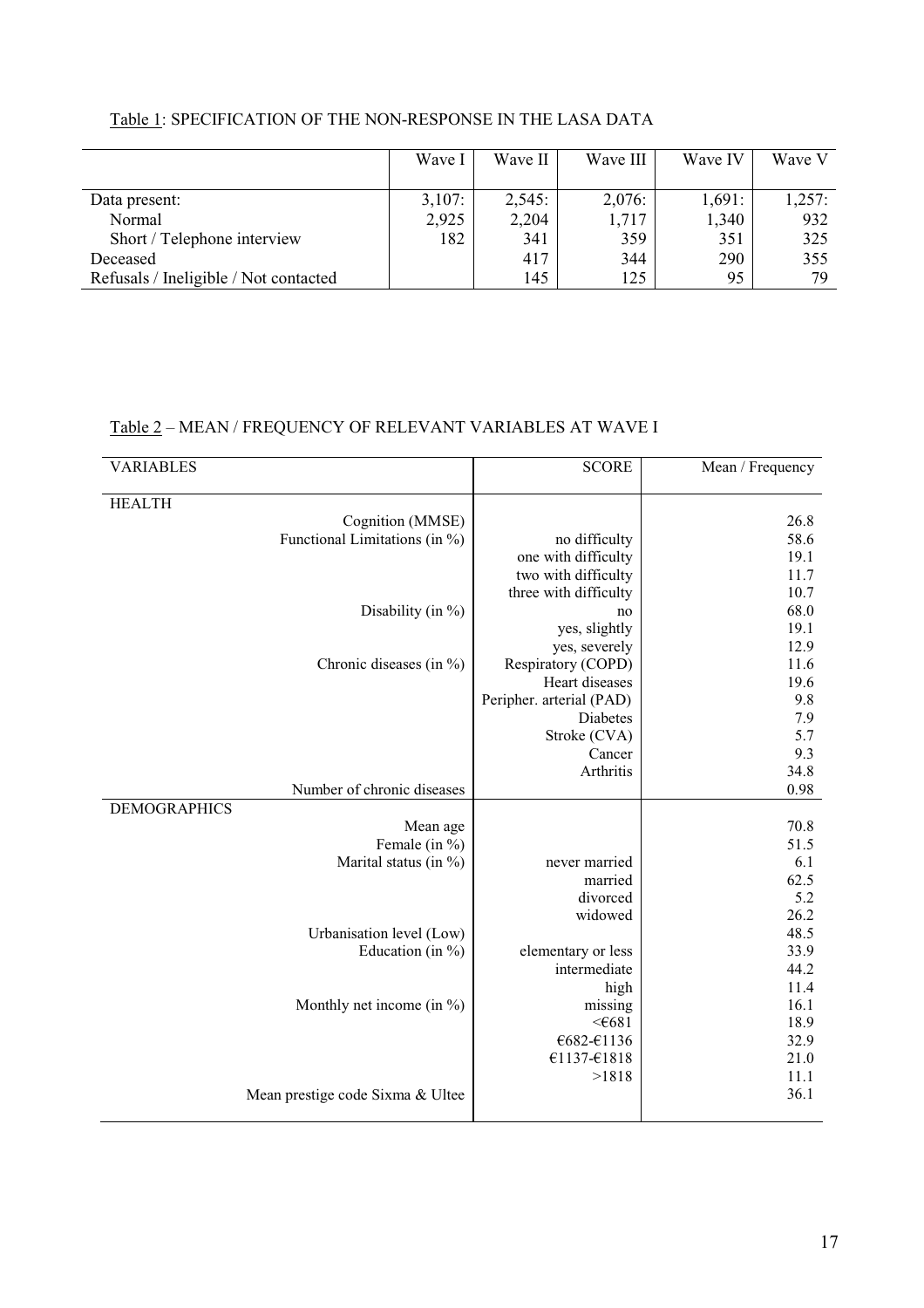## Table 3 – FREQUENCY OF LIFE EVENTS

| <b>BETWEEN</b>                                                  | WAVE I & II | WAVE II & III | WAVE III & | WAVE IV & V |
|-----------------------------------------------------------------|-------------|---------------|------------|-------------|
|                                                                 |             |               | IV         |             |
| Widowed (in $\%$ )                                              | 4.4         | 3.5           | 3.4        | 3.4         |
| Divorced (in $\%$ )                                             | 0.1         | 0.1           | 0.1        | $\theta$    |
| Incidence or relapse chronic<br>diseases (in $\%$ ):            |             |               |            |             |
| Respiratory diseases                                            | 2.5         | 3.0           | 2.1        | 1.8         |
| Heart diseases                                                  | 5.6         | 4.8           | 4.8        | 5.7         |
| PAD (arterial)                                                  | 3.0         | 2.2           | 3.1        | 2.4         |
| Diabetes                                                        | 1.7         | 2.0           | 2.1        | 3.5         |
| CVA (stroke)                                                    | 2.8         | 2.2           | 2.6        | 3.3         |
| Arthritis                                                       | 11.1        | 8.9           | 7.5        | 8.7         |
| Cancer                                                          | 3.6         | 3.8           | 3.6        | 4.6         |
| Surgery (in $\%$ )                                              | 9.4         | 10.1          | 9.2        | 12.7        |
| Death parent, brother, sister,<br>child $\&$ grand-child (in %) | 22.1        | 8.6           | 18.5       | 16.0        |
| Illness partner $&$ relatives (in                               | 36.4        | 35.4          | 26.6       | 24.9        |
| $\%$ )                                                          | 10.1        | 7.5           | 6.7        | 5.7         |
| Financial problems (in $\%$ )                                   |             |               |            |             |

## Table 4 EFFECT OF THE BUSINESS CYCLE AT BIRTH ON COGNITION AT WAVE I

| <b>VARIABLES</b>                                  | Model I      | Model II    | Model III   |
|---------------------------------------------------|--------------|-------------|-------------|
|                                                   |              |             |             |
| Birth year                                        | $-0.026$ *** | $-0.026***$ | $-0.027***$ |
|                                                   | (0.002)      | (0.002)     | (0.002)     |
| Boom                                              | $-0.056**$   |             |             |
|                                                   | (0.028)      |             |             |
| Cyclical component of the business cycle          |              | $-0.223$    |             |
|                                                   |              | (0.181)     |             |
| Trough years (1st quartile of cyclical component) |              |             | $0.075*$    |
|                                                   |              |             | (0.040)     |
| Peak years (4th quartile of cyclical component)   |              |             | 0.014       |
|                                                   |              |             | (0.034)     |
| Constant                                          | $1.756***$   | $1.708***$  | $1.721***$  |
|                                                   | (0.047)      | (0.040)     | (0.041)     |
| <b>Observations</b>                               | 1937         | 1937        | 1937        |
| R-squared                                         | 0.116        | 0.114       | 0.116       |

Cognition is measured by log(31- MMSE). High values are associated with worse cognition. Robust standard errors in parentheses. \*\*\* p<0.01, \*\* p<0.05, \* p<0.1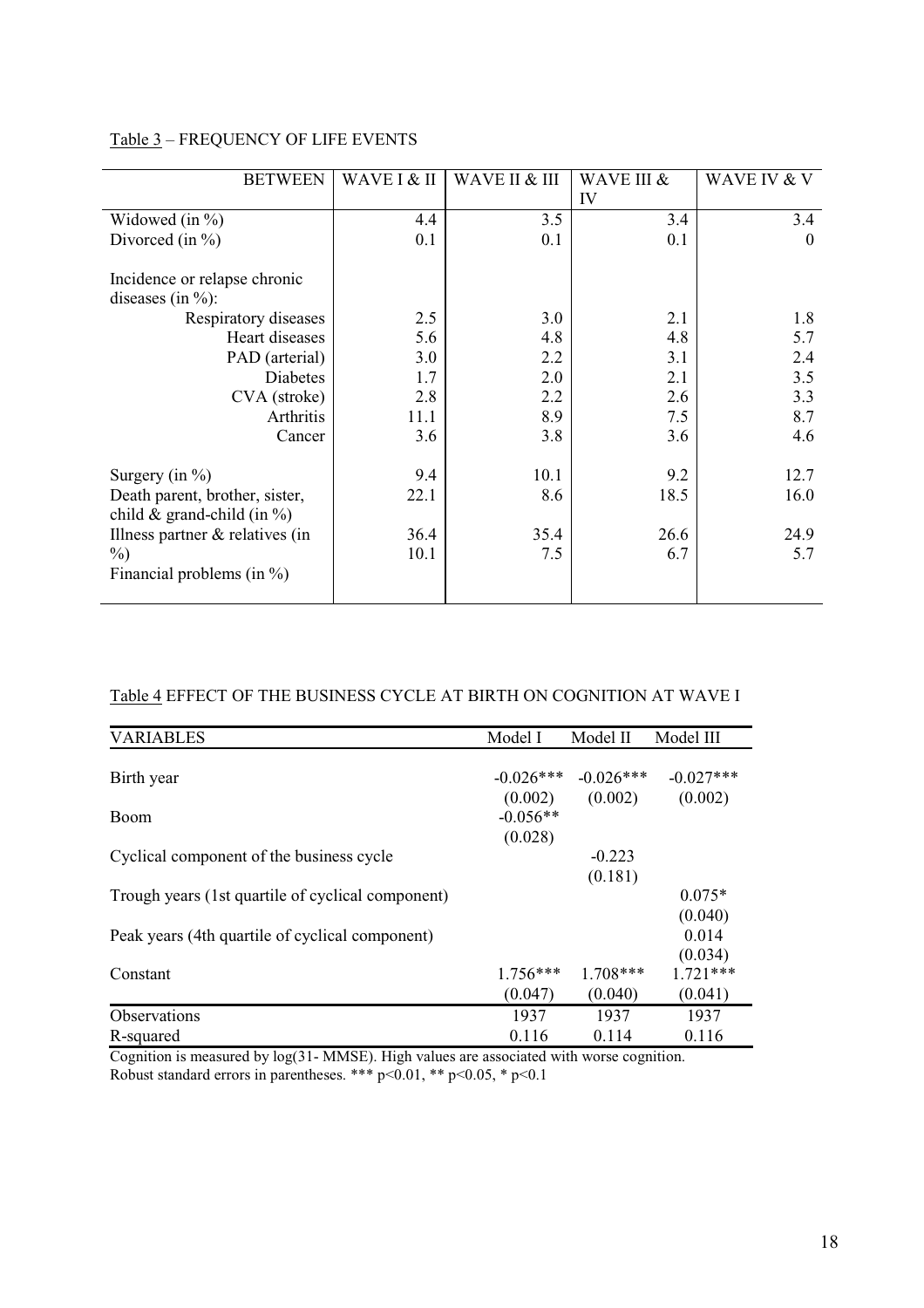| VARIABLES                                           | Model I     | Model II    | Model III   |
|-----------------------------------------------------|-------------|-------------|-------------|
| Lagged log(31-MMSE)                                 |             | $0.468***$  | $0.467***$  |
|                                                     |             | (0.014)     | (0.014)     |
| Age                                                 | $-0.089***$ | $-0.055***$ | $-0.050***$ |
|                                                     | (0.019)     | (0.014)     | (0.014)     |
| Age squared                                         | $0.001***$  | $0.0005***$ | $0.0005***$ |
|                                                     | (0.0001)    | (0.0001)    | (0.0001)    |
| Education                                           | $-0.090***$ | $-0.047***$ | $-0.048***$ |
|                                                     | (0.005)     | (0.004)     | (0.004)     |
| Married                                             | $0.030*$    | 0.011       | 0.012       |
|                                                     | (0.018)     | (0.017)     | (0.017)     |
| Female                                              | $-0.099***$ | $-0.057***$ | $-0.060***$ |
|                                                     | (0.021)     | (0.014)     | (0.014)     |
| Number of chronic conditions                        | $0.017*$    | $0.013*$    | 0.010       |
|                                                     | (0.010)     | (0.007)     | (0.007)     |
| Life events (onset)                                 |             |             |             |
| Bereaved                                            | $-0.007$    | 0.016       | 0.016       |
|                                                     | (0.032)     | (0.029)     | (0.029)     |
| Death of parent, sibling, (grand)child              | $0.032*$    | $0.024*$    | $0.025*$    |
|                                                     | (0.017)     | (0.014)     | (0.014)     |
| Illness of partner or relatives                     | $-0.116***$ | $-0.085***$ | $-0.083***$ |
|                                                     | (0.016)     | (0.013)     | (0.013)     |
| Financial problems                                  | $0.104*$    | 0.050       | 0.058       |
|                                                     | (0.059)     | (0.046)     | (0.046)     |
| Stroke (CVA)                                        |             |             | $0.109***$  |
|                                                     |             |             | (0.040)     |
| Heart diseases                                      |             |             | $-0.004$    |
|                                                     |             |             | (0.025)     |
| Respiratory diseases (COPD)                         |             |             | $-0.029$    |
|                                                     |             |             | (0.035)     |
| PAD (arterial)                                      |             |             | $-0.058*$   |
|                                                     |             |             | (0.034)     |
| Diabetes                                            |             |             | 0.028       |
|                                                     |             |             | (0.042)     |
| Cancer                                              |             |             | $-0.024$    |
|                                                     |             |             | (0.071)     |
| <b>Arthritis</b>                                    |             |             | $-0.009$    |
|                                                     |             |             | (0.019)     |
| <b>Surgery</b>                                      |             |             | $-0.013$    |
|                                                     |             |             | (0.022)     |
| <b>Business cycle variables</b>                     |             |             |             |
| Trough years $(1st$ quartile of cyclical component) | $-0.039$    | $-0.020$    | $-0.017$    |
|                                                     | (0.028)     | (0.018)     | (0.018)     |
| Peak years $(4th$ quartile of cyclical component)   | $-0.037$    | $-0.016$    | $-0.015$    |
|                                                     | (0.026)     | (0.017)     | (0.017)     |
| Constant                                            | 3.743***    | $2.147***$  | 2.009***    |
|                                                     | (0.678)     | (0.491)     | (0.491)     |
| Observations                                        | 6523        | 6511        | 6478        |
| R-squared                                           | 0.233       | 0.385       | 0.384       |

Table 5 LEVELS EQUATIONS MMSE CORRECTED FOR PEAK AND TROUGH YEARS (1ST AND 4TH QUARTILE OF THE CYCLICAL COMPONENT) AT BIRTH (POOLED DATA)

 Cognition is measured by log(31-MMSE). High values are associated with worse cognition \*\*\* p<0.01, \*\* p<0.05, \* p<0.1 Robust clustered standard errors in parentheses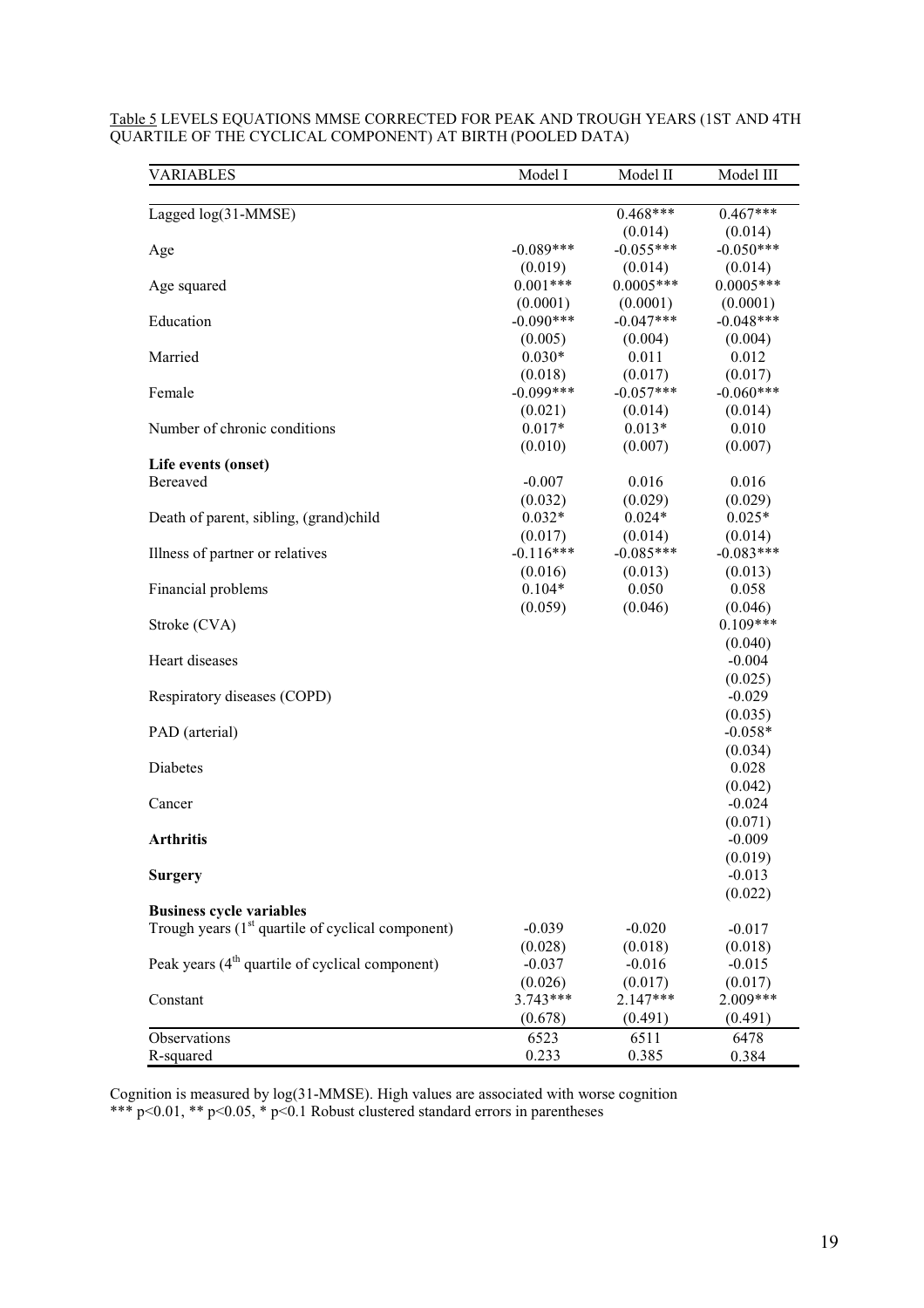| <b>VARIABLES</b>                         | Model I                | Model II               | Model III              |
|------------------------------------------|------------------------|------------------------|------------------------|
|                                          |                        |                        |                        |
| Lagged log(31-MMSE)                      |                        | $0.468***$             | $0.467***$             |
|                                          |                        | (0.014)                | (0.014)                |
| Age                                      | $-0.093***$            | $-0.056***$            | $-0.051***$            |
|                                          | (0.019)                | (0.013)                | (0.013)                |
| Age squared                              | $0.007***$             | $0.0005***$            | $0.0005***$            |
|                                          | (0.0001)               | (0.0001)               | (0.0001)               |
| Education                                | $-0.090***$            | $-0.047***$            | $-0.048***$            |
|                                          | (0.005)                | (0.004)                | (0.004)                |
| Married                                  | $0.033*$               | 0.013                  | 0.013                  |
|                                          | (0.017)<br>$-0.098***$ | (0.017)<br>$-0.057***$ | (0.017)<br>$-0.059***$ |
| Female                                   | (0.021)                | (0.014)                | (0.014)                |
| Number of chronic conditions             | $0.017*$               | $0.013*$               | 0.010                  |
|                                          | (0.010)                | (0.007)                | (0.007)                |
| Life events (onset)                      |                        |                        |                        |
| Bereaved                                 | $-0.008$               | 0.016                  | 0.015                  |
|                                          | (0.032)                | (0.029)                | (0.029)                |
| Death of parent, sibling, (grand)child   | $0.031*$               | 0.023                  | $0.024*$               |
|                                          | (0.017)                | (0.014)                | (0.014)                |
| Illness of partner or relatives          | $-0.116***$            | $-0.085***$            | $-0.083***$            |
|                                          | (0.016)                | (0.013)                | (0.013)                |
| Financial problems                       | $0.103*$               | 0.049                  | 0.058                  |
|                                          | (0.059)                | (0.046)                | (0.046)                |
| CVA (stroke)                             |                        |                        | $0.111***$             |
|                                          |                        |                        | (0.040)                |
| Heart diseases                           |                        |                        | $-0.001$               |
|                                          |                        |                        | (0.025)                |
| Respiratory diseases                     |                        |                        | $-0.028$               |
|                                          |                        |                        | (0.035)                |
| PAD (arterial)                           |                        |                        | $-0.058*$              |
|                                          |                        |                        | (0.034)                |
| Diabetes                                 |                        |                        | 0.028                  |
|                                          |                        |                        | (0.042)                |
| Cancer                                   |                        |                        | $-0.024$               |
|                                          |                        |                        | (0.033)                |
| <b>Arthritis</b>                         |                        |                        | $-0.009$               |
|                                          |                        |                        | (0.019)                |
| <b>Surgery</b>                           |                        |                        | $-0.013$               |
|                                          |                        |                        | (0.022)                |
| <b>Business cycle variable</b>           |                        |                        |                        |
| Cyclical component of the business cycle | $-0.052$               | $-0.010$               | $-0.029$               |
|                                          | (0.158)                | (0.104)                | (0.103)                |
| Constant                                 | $3.812***$             | 2.166***               | $2.025***$             |
|                                          | (0.666)                | (0.480)                | (0.481)                |
| Observations                             | 6523                   | 6511                   | 6478                   |
| R-squared                                | 0.232                  | 0.384                  | 0.383                  |

## Table 6 LEVELS EQUATIONS MMSE CORRECTED FOR VALUE OF CYCLICAL INDICATOR GDP AT BIRTH (POOLED DATA)

 Cognition is measured by log(31- MMSE). High values are associated with worse cognition Robust clustered standard errors in parentheses. \*\*\* p<0.01, \*\* p<0.05, \* p<0.1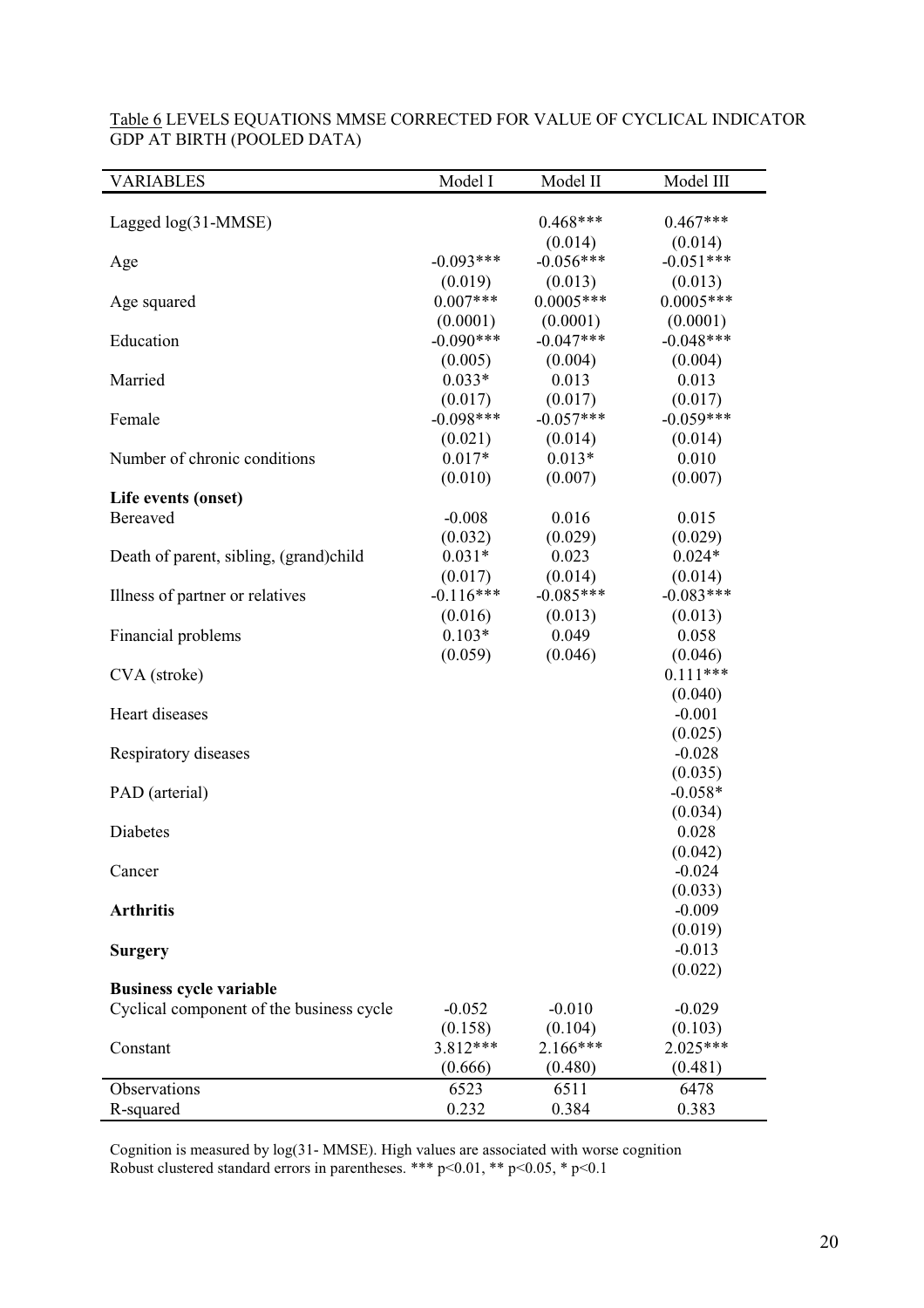|                                          | Model I     | Model II                                                    | Model III   |
|------------------------------------------|-------------|-------------------------------------------------------------|-------------|
|                                          |             | All respondents Only respondents born Only respondents born |             |
|                                          |             | in recessions                                               | in booms    |
| <b>VARIABLES</b>                         |             |                                                             |             |
| Age                                      | $-0.161***$ | $-0.168***$                                                 | $-0.152***$ |
|                                          | (0.016)     | (0.021)                                                     | (0.025)     |
| Age squared                              | $0.001***$  | $0.001***$                                                  | $0.001***$  |
|                                          | (0.000)     | (0.000)                                                     | (0.000)     |
| Life event (onset)                       |             |                                                             |             |
| Stroke (CVA)                             | $0.111***$  | $0.150***$                                                  | 0.071       |
|                                          | (0.043)     | (0.055)                                                     | (0.066)     |
| PAD (arterial)                           | $-0.075*$   | $-0.090$                                                    | $-0.063$    |
|                                          | (0.041)     | (0.057)                                                     | (0.059)     |
| Heart diseases                           | 0.030       | 0.025                                                       | 0.039       |
|                                          | (0.029)     | (0.041)                                                     | (0.042)     |
| Diabetes                                 | $-0.018$    | $-0.006$                                                    | $-0.025$    |
|                                          | (0.049)     | (0.072)                                                     | (0.068)     |
| Cancer                                   | 0.009       | $-0.062$                                                    | 0.084       |
|                                          | (0.037)     | (0.052)                                                     | (0.053)     |
| Respiratory diseases (COPD)              | $-0.011$    | $-0.010$                                                    | $-0.003$    |
|                                          | (0.041)     | (0.058)                                                     | (0.059)     |
| Arthritis                                | $-0.003$    | $-0.023$                                                    | 0.019       |
|                                          | (0.024)     | (0.033)                                                     | (0.034)     |
| Surgery                                  | $-0.015$    | 0.026                                                       | $-0.060*$   |
|                                          | (0.024)     | (0.032)                                                     | (0.035)     |
| Illness of partner or relatives          | $-0.053***$ | $-0.022$                                                    | $-0.087***$ |
|                                          | (0.015)     | (0.020)                                                     | (0.021)     |
| Death of a parent, sibling, (grand)child | 0.015       | $0.036*$                                                    | $-0.011$    |
|                                          | (0.016)     | (0.022)                                                     | (0.023)     |
| Financial problems                       | 0.001       | $-0.025$                                                    | 0.035       |
|                                          | (0.051)     | (0.063)                                                     | (0.082)     |
| Bereaved                                 | 0.031       | 0.034                                                       | 0.031       |
|                                          | (0.034)     | (0.049)                                                     | (0.048)     |
| Observations                             | 6482        | 3368                                                        | 3114        |
| R-squared                                | 0.045       | 0.039                                                       | 0.055       |

## AND IN BOOMS) Table 7 FIRST DIFFERENCED EQUATION FOR MMSE (RESPONDENTS BORN IN RECESSIONS

Cognition is measured by log(31-MMSE). High values are associated with worse cognition

\*\*\* p<0.01, \*\* p<0.05, \* p<0.1 Robust clustered standard errors in parentheses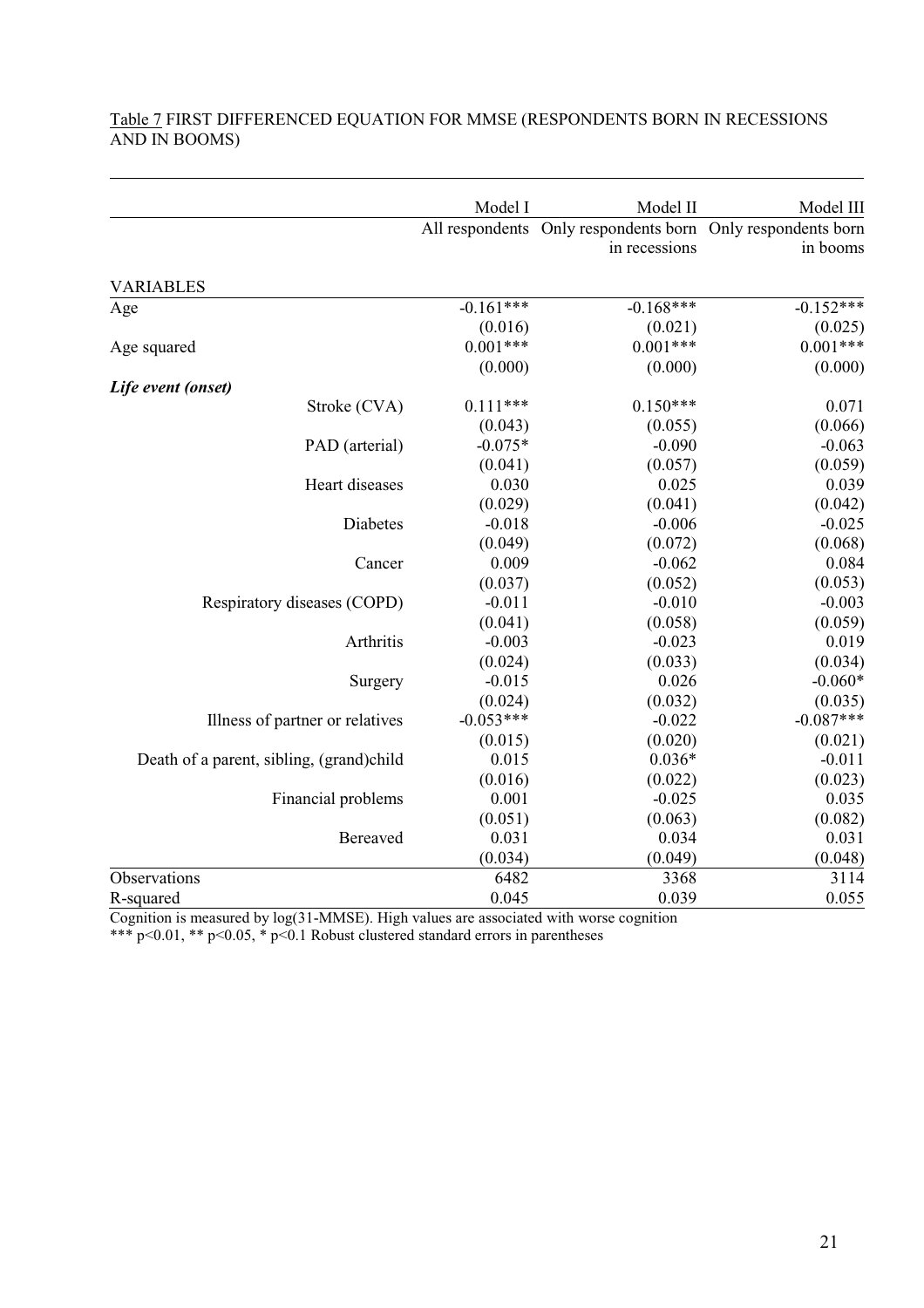|                                          | <b>MALES</b>    |             | <b>FEMALES</b>                              |              |  |
|------------------------------------------|-----------------|-------------|---------------------------------------------|--------------|--|
|                                          |                 |             |                                             |              |  |
|                                          | Only males born | Only males  | Only females                                | Only females |  |
|                                          | in recession    |             | born in boom born in recession born in boom |              |  |
| <b>VARIABLES</b>                         |                 |             |                                             |              |  |
| Age                                      | $-0.158***$     | $-0.180***$ | $-0.179***$                                 | $-0.128***$  |  |
|                                          | (0.031)         | (0.038)     | (0.030)                                     | (0.035)      |  |
| Age squared                              | $0.001***$      | $0.002***$  | $0.001***$                                  | $0.001***$   |  |
|                                          | (0.000)         | (0.000)     | (0.000)                                     | (0.000)      |  |
| Life event (onset)                       |                 |             |                                             |              |  |
| Stroke (CVA)                             | 0.092           | 0.134       | $0.211***$                                  | $-0.022$     |  |
|                                          | (0.075)         | (0.086)     | (0.081)                                     | (0.105)      |  |
| PAD (arterial)                           | $-0.136$        | $-0.126$    | $-0.027$                                    | $-0.013$     |  |
|                                          | (0.083)         | (0.095)     | (0.079)                                     | (0.076)      |  |
| Heart diseases                           | 0.039           | 0.029       | 0.010                                       | 0.039        |  |
|                                          | (0.059)         | (0.058)     | (0.059)                                     | (0.062)      |  |
| Diabetes                                 | $-0.093$        | $-0.020$    | 0.055                                       | $-0.016$     |  |
|                                          | (0.102)         | (0.112)     | (0.100)                                     | (0.084)      |  |
| Cancer                                   | $-0.085$        | 0.128       | $-0.041$                                    | 0.036        |  |
|                                          | (0.069)         | (0.079)     | (0.078)                                     | (0.072)      |  |
| Respiratory diseases                     | $-0.054$        | 0.002       | 0.029                                       | $-0.002$     |  |
|                                          | (0.077)         | (0.078)     | (0.087)                                     | (0.093)      |  |
| Arthritis                                | $-0.047$        | 0.016       | $-0.006$                                    | 0.022        |  |
|                                          | (0.050)         | (0.059)     | (0.043)                                     | (0.042)      |  |
| Surgery                                  | 0.001           | $-0.080$    | 0.054                                       | $-0.046$     |  |
|                                          | (0.046)         | (0.052)     | (0.046)                                     | (0.050)      |  |
| Illness of partner or relatives          | $-0.027$        | $-0.124***$ | $-0.017$                                    | $-0.056*$    |  |
|                                          | (0.031)         | (0.031)     | (0.026)                                     | (0.029)      |  |
| Death of a parent, sibling, (grand)child | $-0.013$        | $-0.023$    | $0.081***$                                  | $-0.002$     |  |
|                                          | (0.031)         | (0.036)     | (0.031)                                     | (0.029)      |  |
| Financial problems                       | 0.078           | $-0.125$    | $-0.110$                                    | 0.170        |  |
|                                          | (0.086)         | (0.111)     | (0.087)                                     | (0.116)      |  |
| Bereaved                                 | 0.017           | 0.065       | 0.050                                       | 0.008        |  |
|                                          | (0.089)         | (0.082)     | (0.059)                                     | (0.060)      |  |
| Observations                             | 1520            | 1419        | 1848                                        | 1695         |  |
| R-squared                                | 0.040           | 0.071       | 0.045                                       | 0.047        |  |

## Table 8 FIRST DIFFERENCED EQUATION FOR MMSE (MALES AND FEMALES BORN IN

Cognition is measured by log(31-MMSE). High values are associated with worse cognition

\*\*\* p<0.01, \*\* p<0.05, \* p<0.1. Robust clustered standard errors in parentheses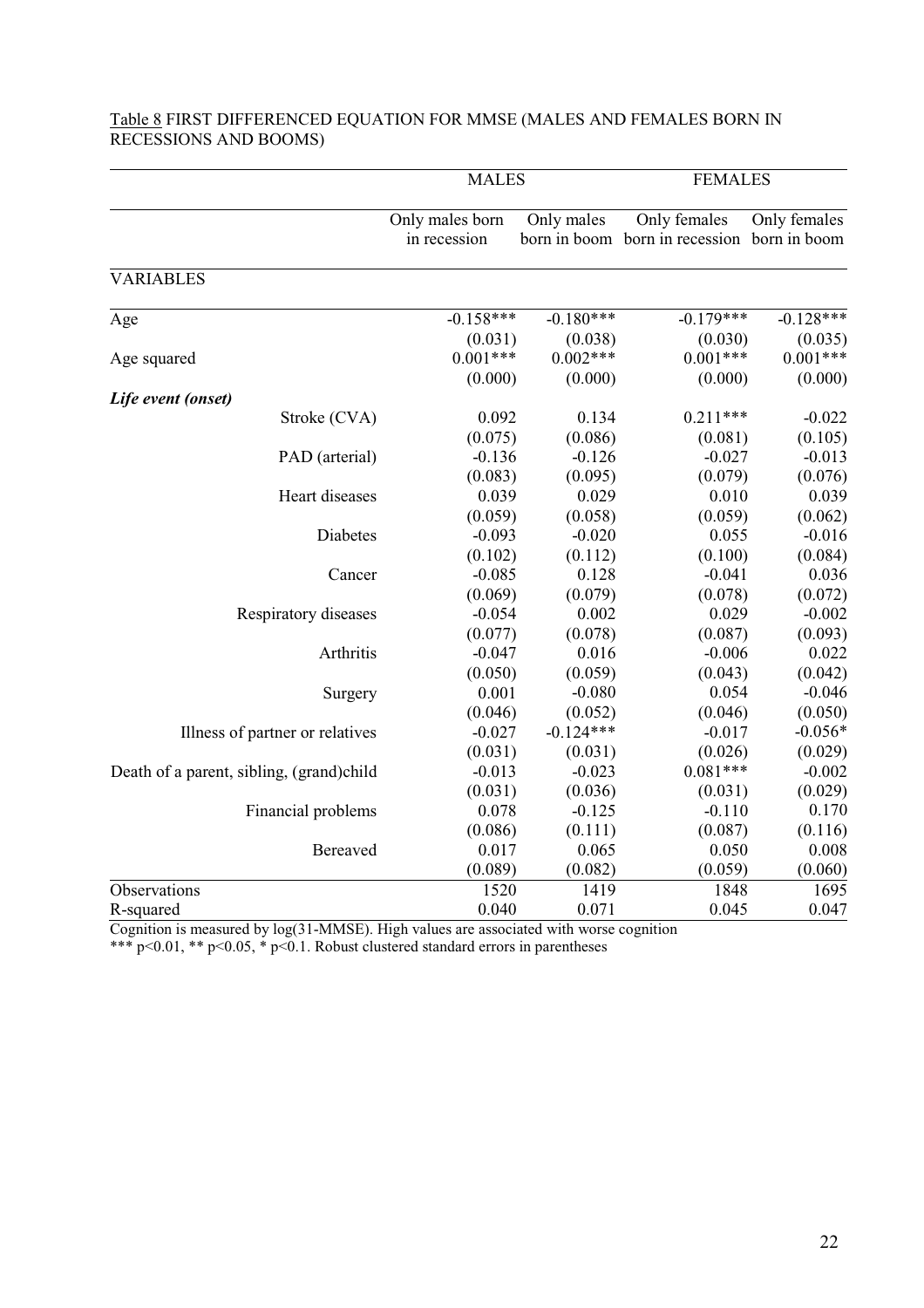|                                          | <b>MODEL I</b> | <b>MODEL II</b> |
|------------------------------------------|----------------|-----------------|
| <b>VARIABLES</b>                         |                |                 |
| Year of birth                            | $-0.014***$    | $-0.014***$     |
|                                          | (0.001)        | (0.001)         |
| Education                                | $-0.091***$    | $-0.091***$     |
|                                          | (0.005)        | (0.005)         |
| Female                                   | $-0.103***$    | $-0.104***$     |
|                                          | (0.023)        | (0.023)         |
| Married                                  | $-0.069***$    | $-0.070***$     |
|                                          | (0.024)        | (0.024)         |
| Education                                | $-0.091***$    | $-0.091***$     |
| Presence of chronic conditions in wave I |                |                 |
| Respiratory diseases                     | $-0.024$       | $-0.024$        |
|                                          | (0.034)        | (0.034)         |
| Heart diseases                           | 0.027          | 0.027           |
|                                          | (0.028)        | (0.028)         |
| PAD (arterial)                           | 0.041          | 0.042           |
|                                          | (0.039)        | (0.039)         |
| Stroke (CVA)                             | $0.129**$      | $0.127**$       |
|                                          | (0.054)        | (0.054)         |
| <b>Diabetes</b>                          | 0.022          | 0.024           |
|                                          | (0.047)        | (0.047)         |
| Cancer                                   | 0.004          | 0.008           |
|                                          | (0.039)        | (0.039)         |
| Arthritis                                | $-0.009$       | $-0.009$        |
|                                          | (0.019)        | (0.019)         |
| <b>Conditions at birth</b>               |                |                 |
| Cyclical component of business cycle     | $-0.201$       |                 |
|                                          | (0.157)        |                 |
| Trough years                             |                | $-0.007$        |
|                                          |                | (0.029)         |
| Peak years                               |                | $-0.051**$      |
|                                          |                | (0.026)         |
| Constant                                 | 1.807***       | $1.816***$      |
|                                          | (0.042)        | (0.042)         |
| Observations                             | 2264           | 2264            |
| R-squared                                | 0.189          | 0.190           |

## Table 9 FIXED EFFECTS REGRESSED ON INDICATORS OF EARLY LIFE CONDITIONS AND OTHER TIME CONSTANT VARIABLES

\*\*\*  $p<0.01$ , \*\*  $p<0.05$ , \*  $p<0.1$  Robust standard errors in parentheses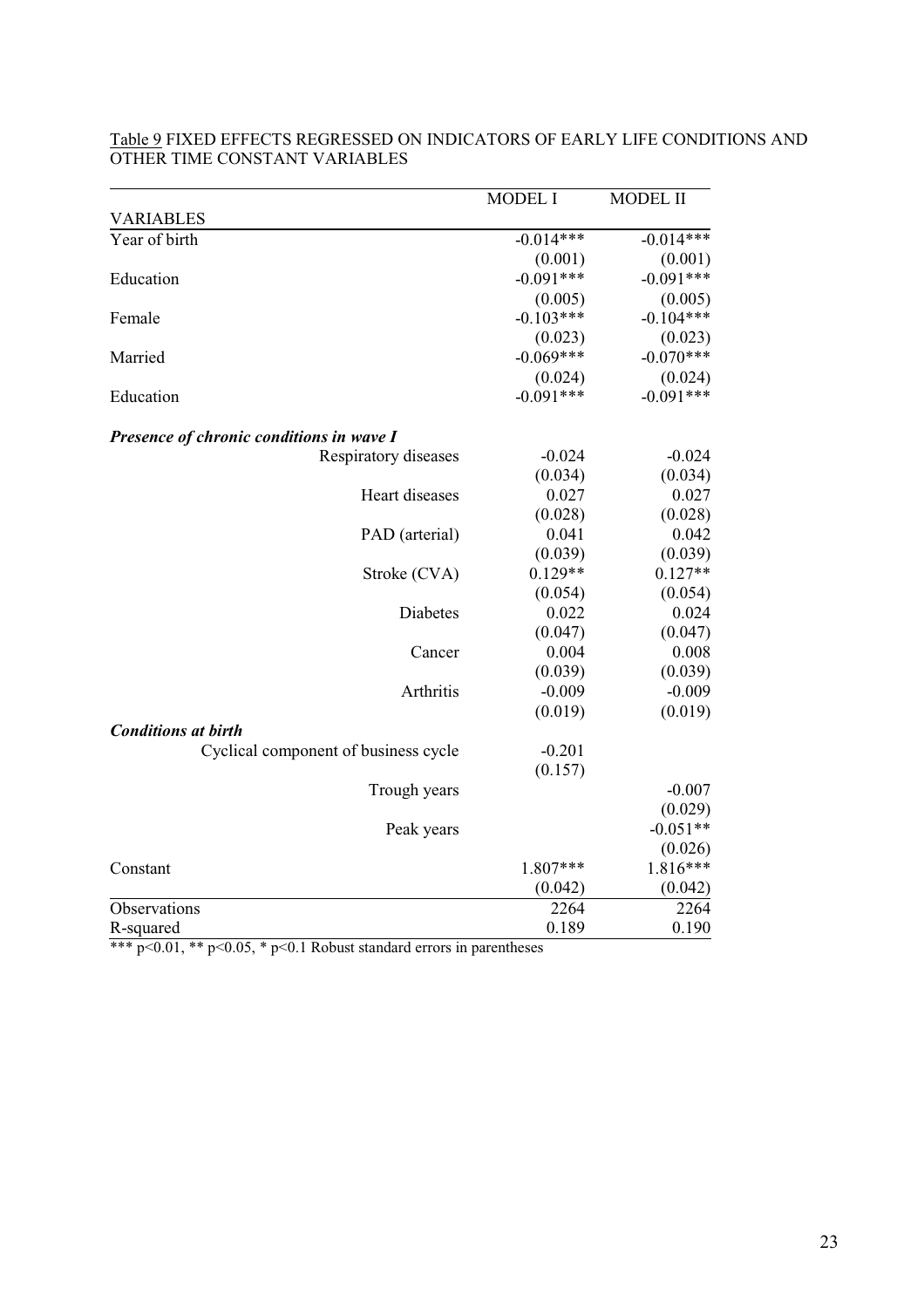Fig. 1.1 MITIGATING ROLE OF EARLY-LIFE CONDITIONS ON THE EFFECT OF ADVERSE EVENTS LATER IN LIFE ON COGNITIVE ABILITY.



Fig. 1.2 EARLY-LIFE CONDITIONS, ADVERSE LIFE EVENTS AND LATER-LIFE COGNITION

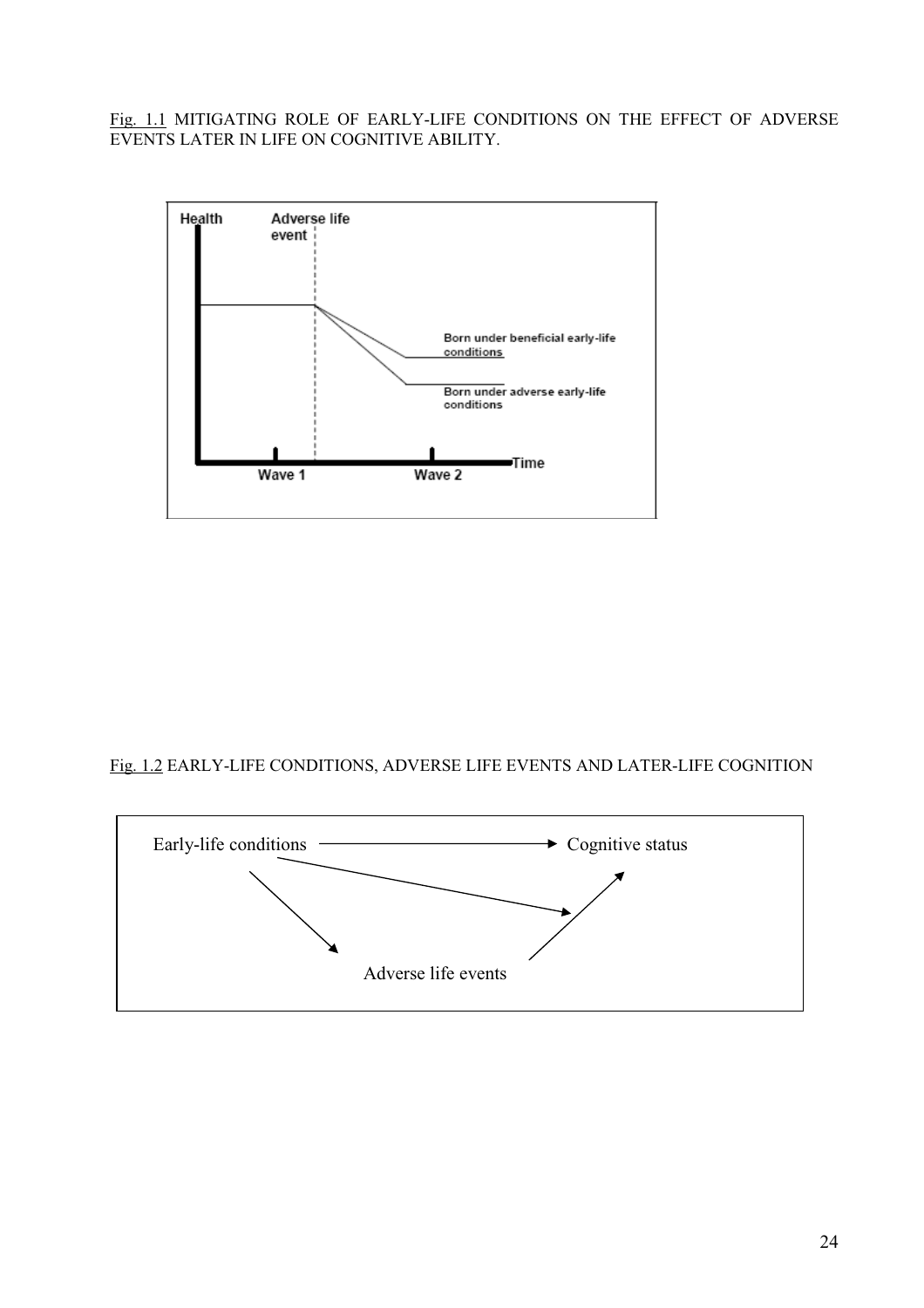

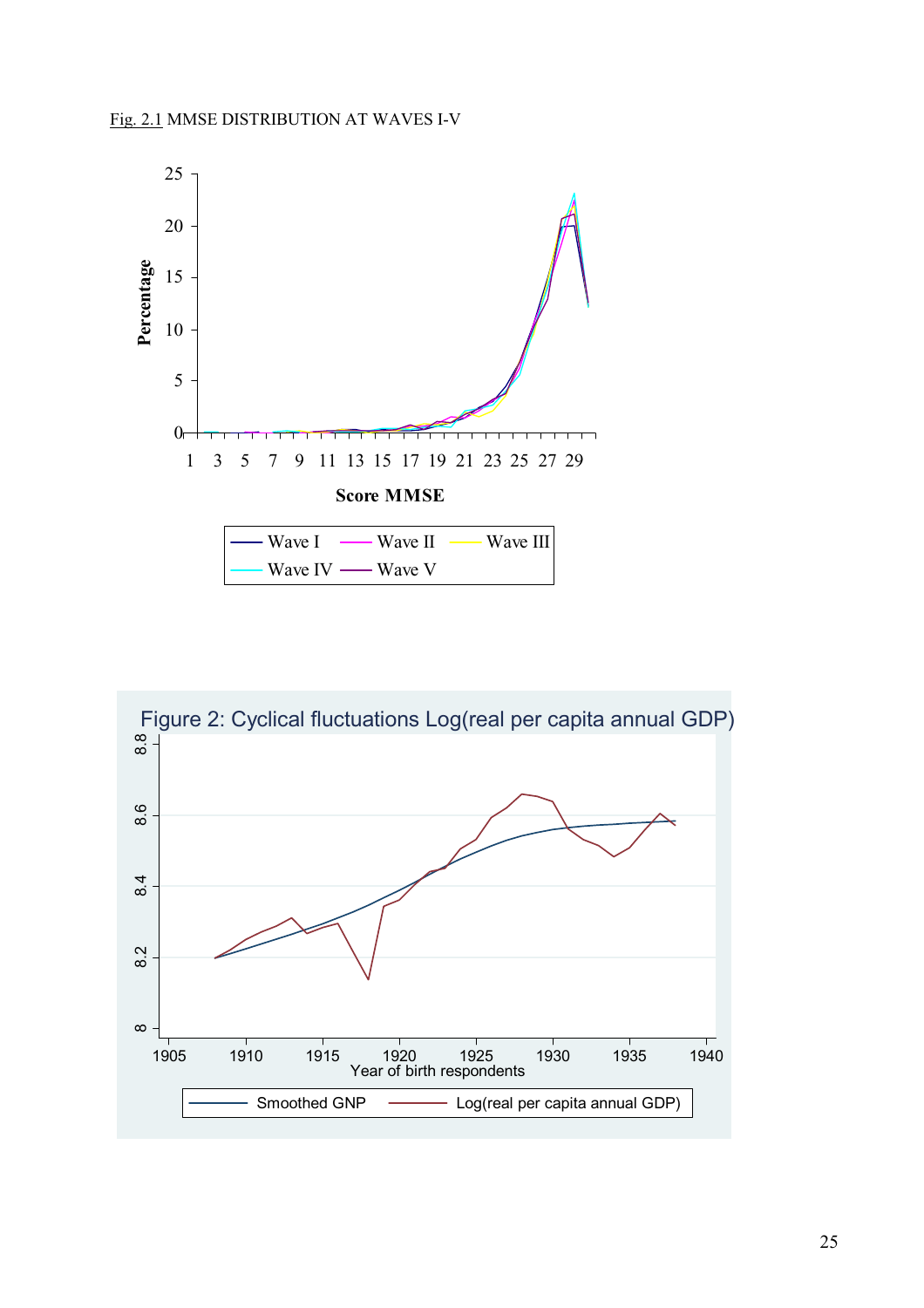## **Publication series published by the Institute for Labour Market Policy Evaluation (IFAU) – latest issues**

#### **Rapporter/Reports**

- **2010:1** Hägglund Pathric "Rehabiliteringskedjans effekter på sjukskrivningstiderna"
- **2010:2** Liljeberg Linus and Martin Lundin "Jobbnätet ger jobb: effekter av intensifierade arbetsförmedlingsinsatser för att bryta långtidsarbetslöshet"
- **2010:3** Martinson Sara "Vad var det som gick snett? En analys av lärlingsplatser för ungdomar"
- **2010:4** Nordström Skans Oskar and Olof Åslund "Etnisk segregation i storstäderna bostadsområden, arbetsplatser, skolor och familjebildning 1985–2006"
- **2010:5** Johansson Elly-Ann "Effekten av delad föräldraledighet på kvinnors löner"
- **2010:6** Vikman Ulrika "Hur påverkar tillgång till barnomsorg arbetslösa föräldrars sannolikhet att få arbete?"
- **2010:7** Persson Anna and Ulrika Vikman "In- och utträdeseffekter av aktiveringskrav på socialbidragstagare"
- **2010:8** Sjögren Anna "Betygsatta barn spelar det någon roll i längden?"
- **2010:9** Lagerström Jonas "Påverkas sjukfrånvaron av ekonomiska drivkrafter och arbetsmiljö?"
- **2010:10** Kennerberg Louise and Olof Åslund "Sfi och arbetsmarknaden"
- **2010:11** Engström Per, Hans Goine, Per Johansson, Edward Palmer and Pernilla Tollin "Underlättar tidiga insatser i sjukskrivningsprocessen återgången i arbete?"
- **2010:12** Hensvik Lena "Leder skolkonkurrens till högre lärarlöner? En studie av den svenska friskolereformen"
- **2010:13** Björklund Anders, Peter Fredriksson, Jan-Eric Gustafsson and Björn Öckert "Den svenska utbildningspolitikens arbetsmarknadseffekter: vad säger forskningen?"
- **2010:14** Hensvik Lena and Peter Nilsson "Smittar benägenheten att skaffa barn mellan kollegor?"
- **2010:15** Martinson Sara and Kristina Sibbmark "Vad gör de i jobb- och utvecklingsgarantin?"

#### **Working papers**

- **2010:1** Ferraci Marc, Grégory Jolivet and Gerard J. van den Berg "Treatment evaluation in the case of interactions within markets"
- **2010:2** de Luna Xavier, Anders Stenberg and Olle Westerlund "Can adult education delay retirement from the labour market?"
- **2010:3** Olsson Martin and Peter Skogman Thoursie "Insured by the partner?"
- **2010:4** Johansson Elly-Ann "The effect of own and spousal parental leave on earnings"
- **2010:5** Vikman Ulrika "Does providing childcare to unemployed affect unemployment duration?"